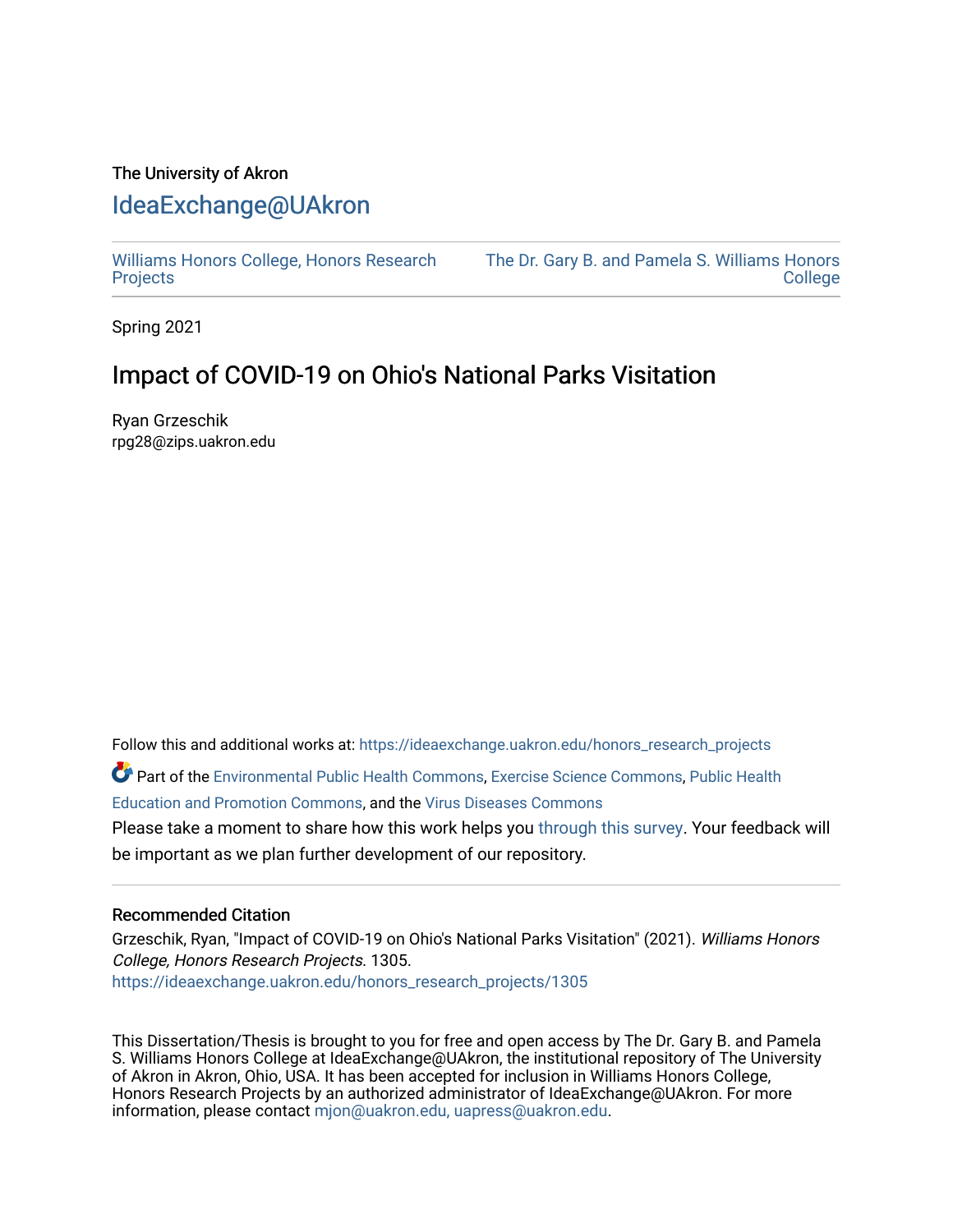## **Impact of COVID-19 on Ohio's National Parks Visitation**

The University of Akron

School of Exercise & Nutrition Sciences

Ryan P. Grzeschik

Honors Project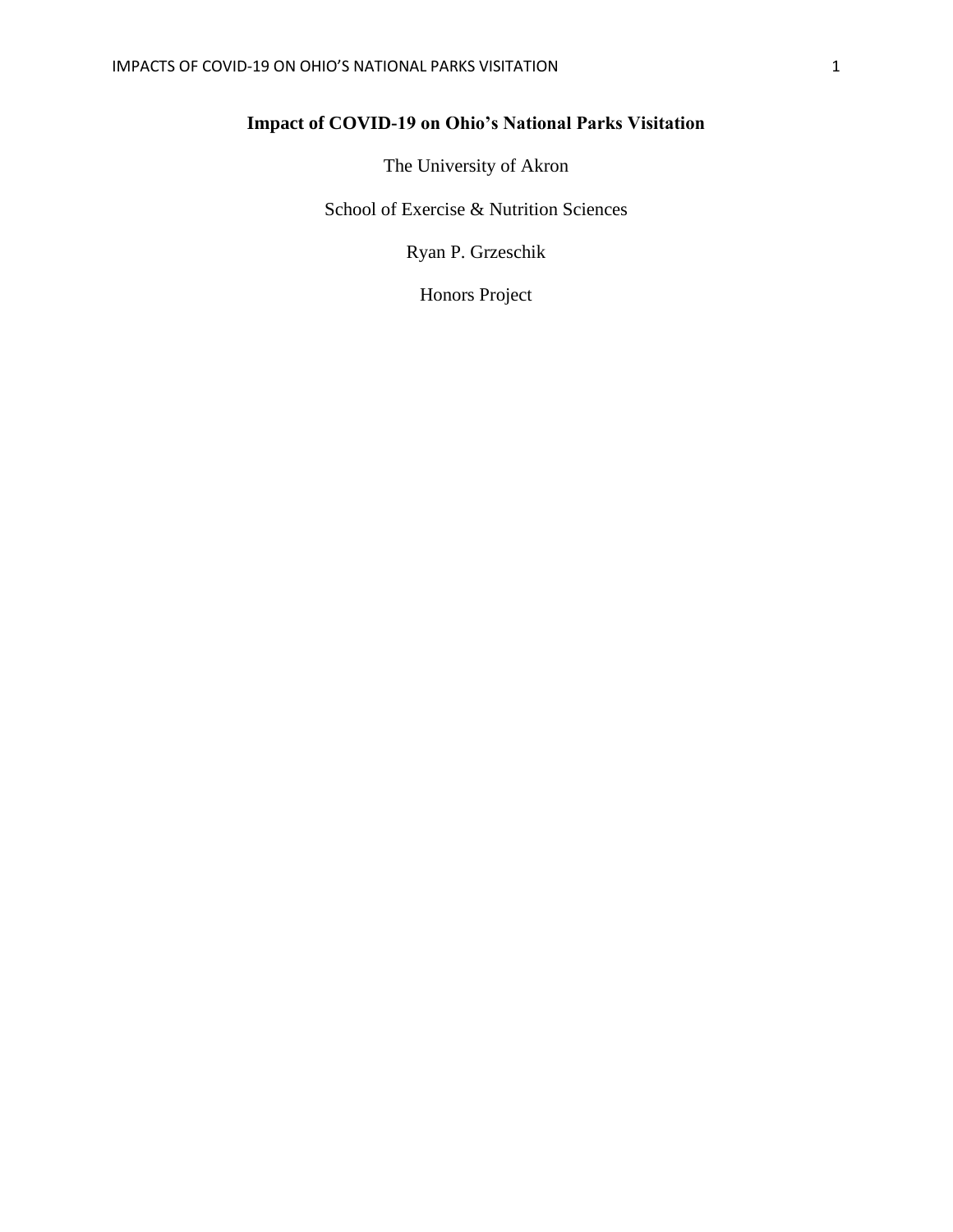| Table of Contents:       |                |
|--------------------------|----------------|
| Abstract                 | $\mathbf{1}$   |
| Introduction             | $\mathbf{1}$   |
| <b>Literature Review</b> | 3              |
| Methods                  | 5              |
| Results                  | $\overline{7}$ |
| Discussion               | 13             |
|                          |                |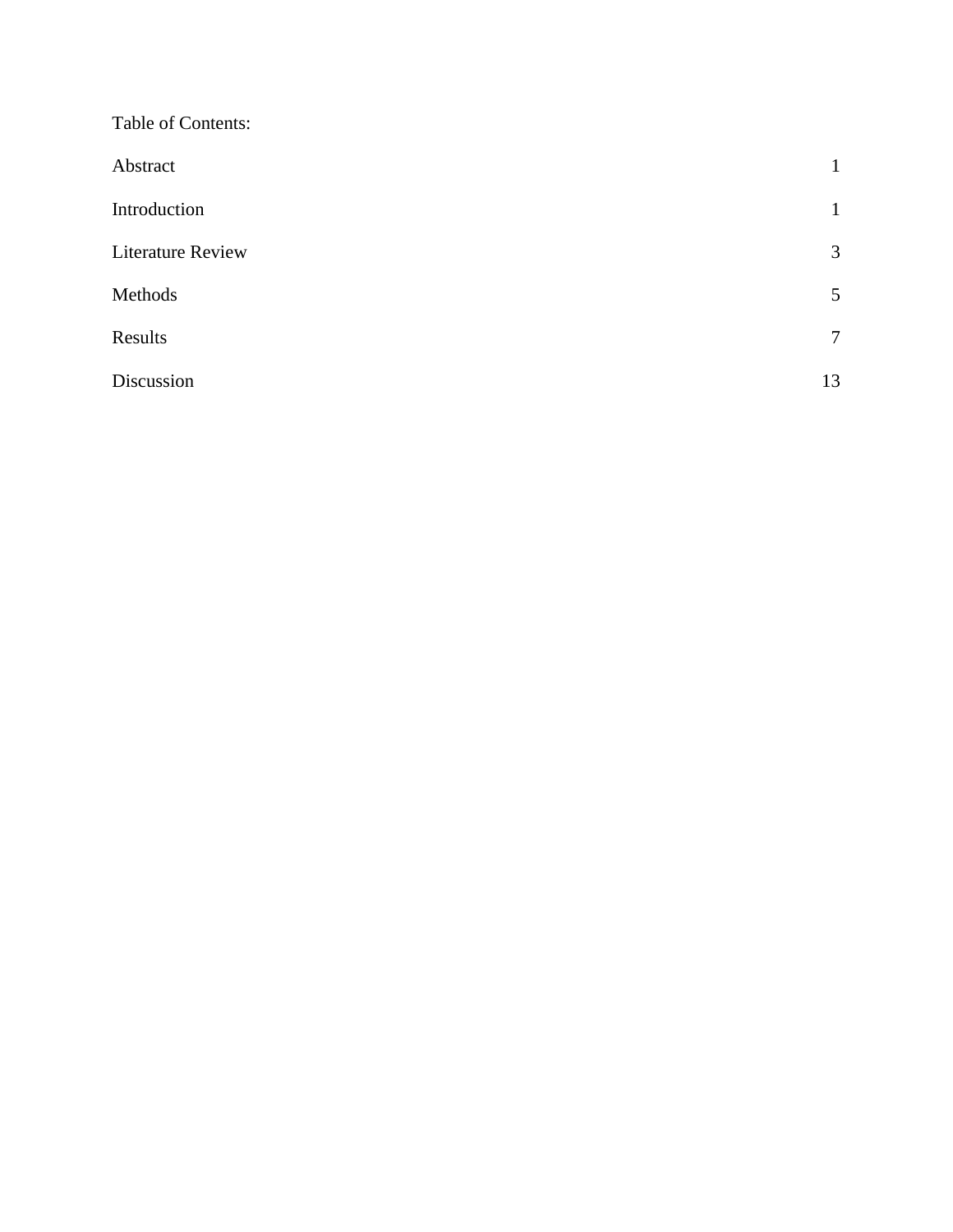#### **Abstract:**

The COVID-19 pandemic has fundamentally changed the way in which society operates in order to get the novel disease under control. Businesses throughout the United States have had to close or reduce provided services, stay at home orders have secluded many people, and social distancing limits contact between others so many are turning to the parks system to cope with these changes. This study aims to find how the visitation of national parks in Ohio have been affected through the first six months of the pandemic. Visitation statistics were compared from March to August of 2020 to those same months of 2019 to investigate whether or not the pandemic has caused a statistically significant change in visitors. Seven of the eight parks saw statistically significant decreases in visitation. Further investigation into local, state, and national parks during the pandemic can provide a clearer idea into the use and importance of this system. **Introduction:**

With the ongoing COVID-19 pandemic, the national parks throughout the United States have played an important role in providing a source of relatively safe recreation for Americans. Multiple studies confirm the manner in which this infection spreads is enhanced in an indoor or enclosed area. Early on it was found that gyms were shown to have an increased risk of infection due to the type of air filtration being used as well as the occupancy of the facility (Andrade, Dominski, Pereira, Liz, & Buonanno, 2018). Along with the increased proximity of members of exercise facilities, increased respiratory exertion can be a compounding issue with indoor activities. In one study, it was found that from August 24<sup>th</sup> to September 1<sup>st</sup>, 2020, nearly 70% of those who attended physical activity classes at a gym in Chicago had been identified to have COVID-19 after previously being checked for symptoms, having their temperature taken, and wearing a mask before being allowed to enter the facility (Lendacki, Teran, Gretsch, Fricchione,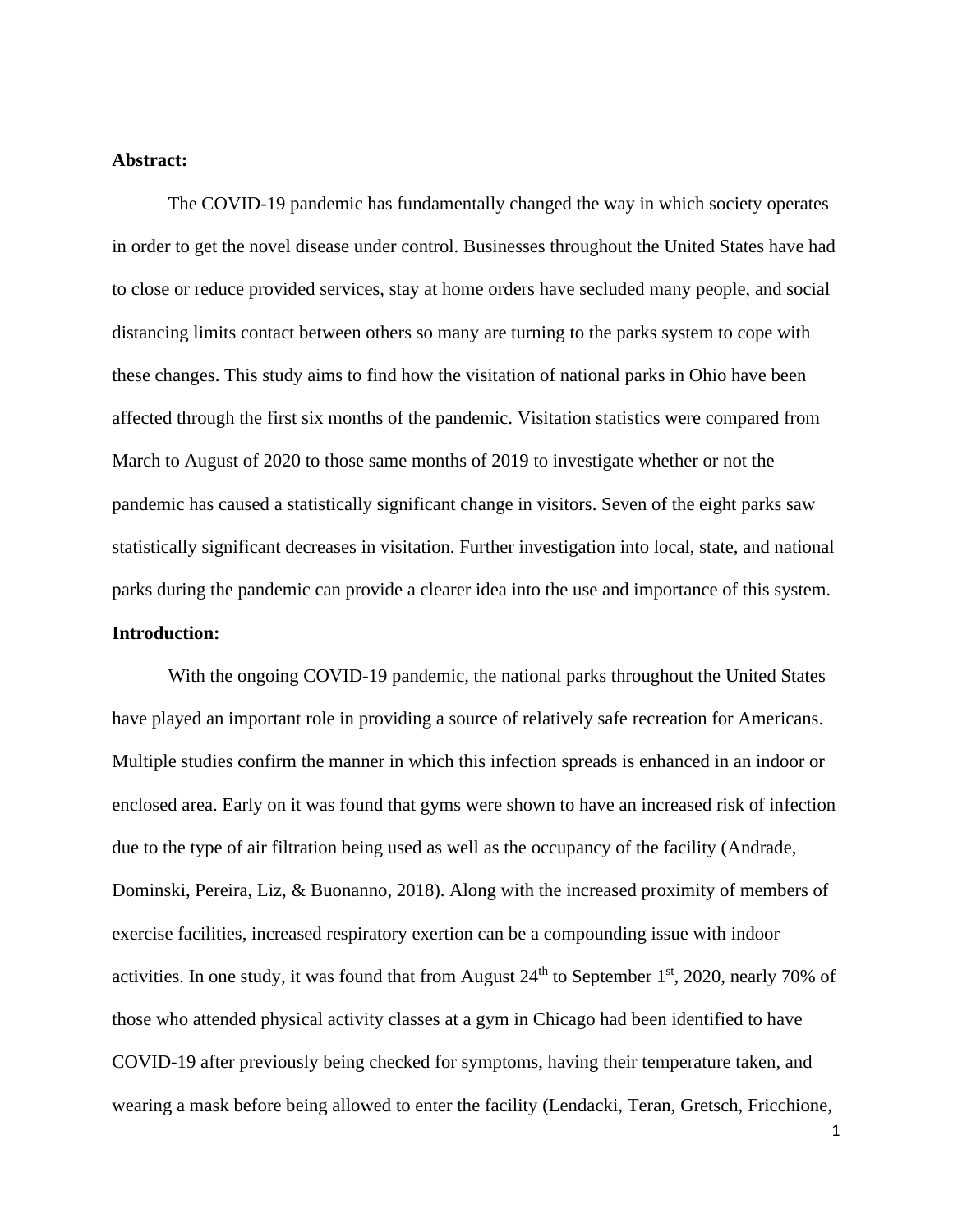& Kerins, 2021). When researching indoor versus outdoor transmission in general, it has been found that only during times with low wind, a stable atmospheric pressure, and crowded areas does outdoor transmission come close to that of indoor transmission (Rowe, Canosa, Drouffe, & Mitchell, 2021). In regards to outdoor transmission there has been evidence provided that indicates outdoor activities are much less likely to result in the spread of respiratory illnesses. In the case of outdoor transmission of COVID-19, it was found that the probability of spreading the disease outdoors was nearly 19 times less than spreading it indoors, but this is also dependent on the amount of time spent together in close proximity as well as if the group is wearing personal protective equipment (Bulfone, Malekinejad, Rutherford, & Razani, 2020). These previous studies exemplify the increased risk that indoor activities, even when not vigorous, can pose during a respiratory pandemic compared to outdoor activities.

There are eight national parks located throughout Ohio providing different services from hiking trails, camping areas, historical museums, and more. In Ohio, stay at home orders began in March to slow the spread of the coronavirus which ultimately resulted in the closure of nonessential businesses like workout facilities, movie theatres, restaurants, and more. This severely limited the amount of leisure activities that could be enjoyed throughout the state and could have possibly pushed many residents to turn to the national parks situated throughout Ohio for some form of recreation.

The purpose of this study was to investigate how the closure of these nonessential businesses in mid-March to May effected park visitation as well as looking at how park visitation was affected after these orders were eased in late May until August throughout the state. To do so, visitation statistics were gathered from the National Parks Service website from March of 2020 to August of 2020 and compared these monthly visitation numbers to those of the same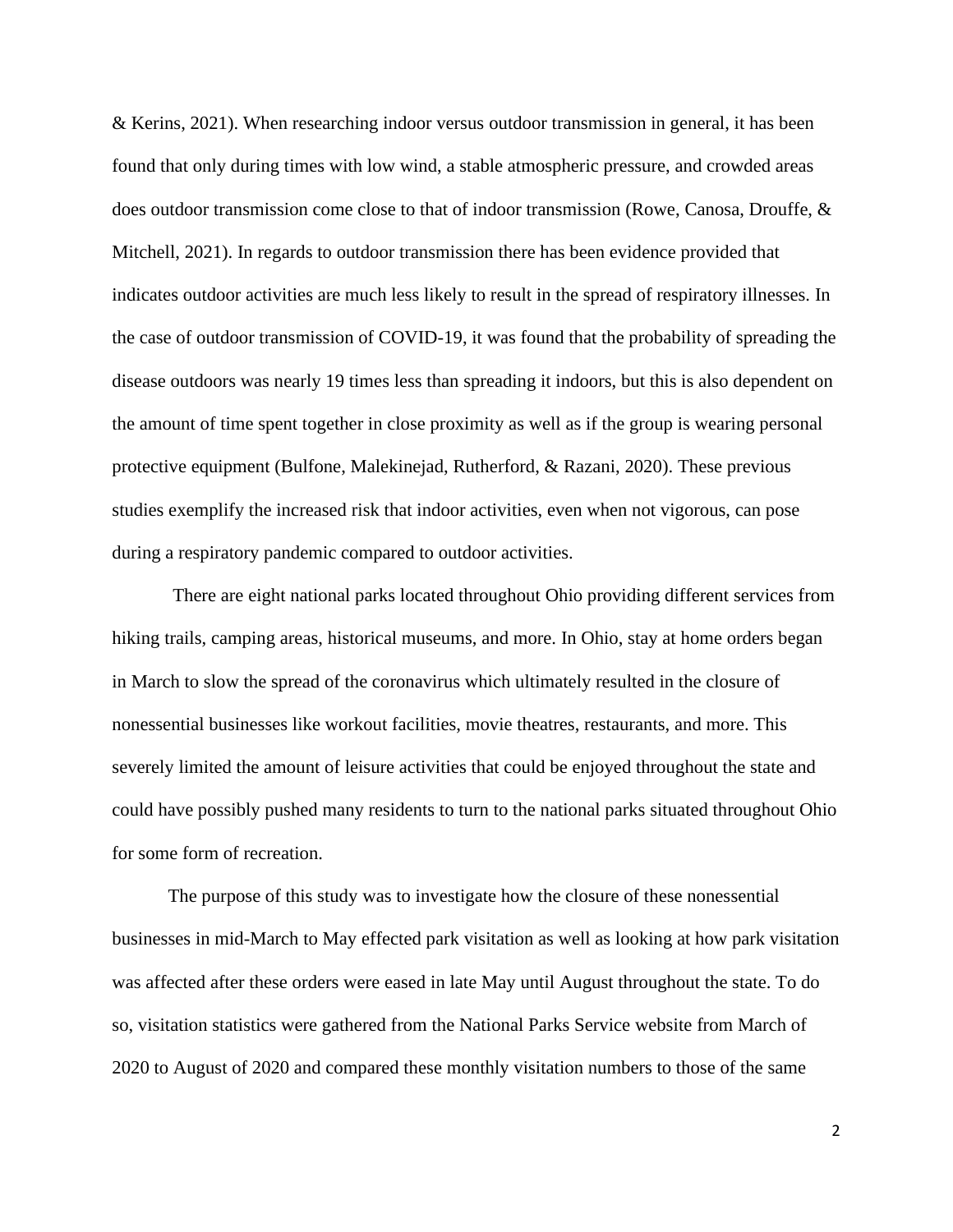month during the previous year without stay at home orders. This data allowed us to formulate ideas of how well the people of Ohio are reacting to the coronavirus pandemic. This includes how the ability to be socially distanced in different parks, the ability to exercise in the parks, as well as how accessibility has affected visitation. By understanding these factors, we can use these visitation statistics to formulate ideas on how the people of Ohio are using these parks during the pandemic.

#### **Literature Review**

With the ongoing research behind COVID-19 and the impact that it has had on many different aspects of everyday life, the impact it has had on visitation to park systems and how they benefit us has been studied closely. There is an understanding that physical activity in the outdoors can have positive benefits for the body and mind and this is explored more by Slater, Christiana, and Gustat (2020). In their article, it is noted that per the CDC and American Public Health Association, exercising outdoors greatly increases overall health through a multitude of ways. By being active and visiting a green space, a person can lower their chances of heart disease, obesity, stroke, diabetes, as well as decrease feelings of anxiety and depression (Slater et al., 2020). Even with all of these positive benefits, many outdoor recreational areas were closed during the early stages of the COVID-19 pandemic and some still remain closed or have limited use. Fortunately, the likelihood of contracting COVID-19 from one of these green spaces is extremely low if guidelines are followed such as staying 6 feet apart, wearing a facial covering, and keeping conversations with non-household members to 10 minutes or less (Slater et al., 2020). One of the most glaring problems that many have faced during this time is not that the parks have been closed, but that there are very few parks or other types of green spaces around their residencies at all. Slater et al. (2020), have even suggested that by simply being outside in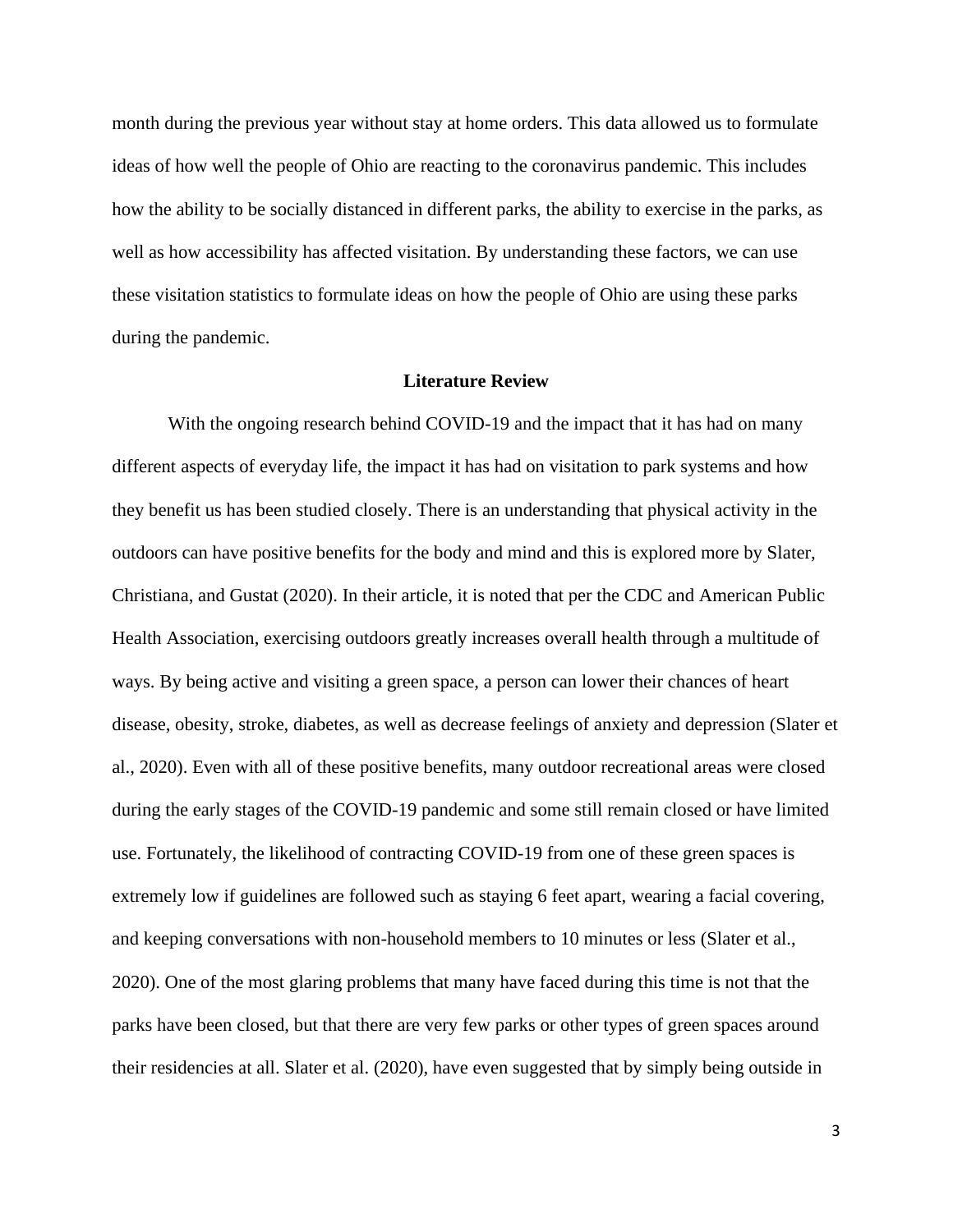an urban area, can have close to the same health benefits as being in a green space. This has led the authors to suggest health initiatives such as open streets or reduced speed streets in order for those in urban populations to get outside and be active. Overall, the effect of being outside and active increases mental and physical health and wellbeing but there needs to be better access to the park systems.

In Dehui, Innes, Wu, and Wang's article (2020), the authors investigate how green spaces can benefit those who visit them. The research team used Google's Community Mobility Reports and the Oxford Coronavirus Government Response Tracker to gather data on park visitation and compared them to 2019's visitation numbers (Dehui et al., 2020). As stated in the previous article, green spaces provide positive health benefits for those who indulge in activities located there, as well as increase community cohesion and city sustainability. In their study, they found that at the beginning of the pandemic, visitation numbers initially fell in late 2019 globally, but by January 3<sup>rd</sup>, 2020 to February, 6<sup>th</sup> 2020 visitation numbers had actually reached pre-pandemic levels or increased (Dehui et al. 2020). The scale at which park visitation increased was dependent on time and the location of the countries that were studied. In places like Italy, Spain, South Korea, and others, park visitation increased between 0-50% towards the start of the pandemic, compared to the UK, Denmark, and Canada where visitation increased over 100%. The researchers concluded that this increase could have most likely been the result of people using green spaces to reduce the negative effects of social isolation, increased personal time due to a lack of commuting to and from work, and the limited selection of activities due to the closure of public spaces such as shopping centers or restaurants.

In Razani, Radhakrishna, & Chan (2020) article, the authors emphasize the importance of the parks system during the ongoing COVID-19 pandemic. The authors point to the fact that with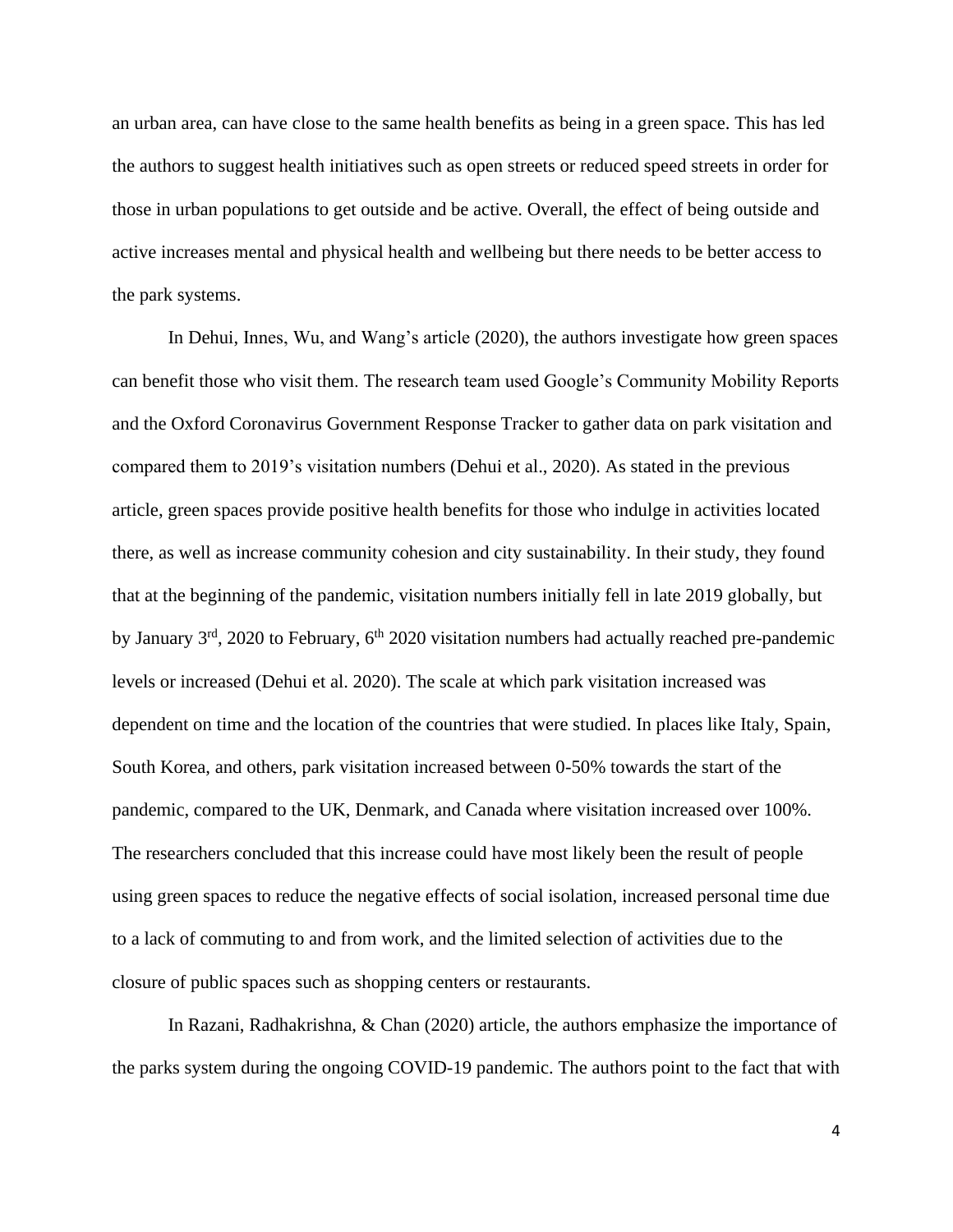the shutdown of parks, the mental health and economic cost of social distancing and stay at home orders begin to take a higher toll especially on those in lower socioeconomic classes as well as for children (Razani et al., 2020). With this being said, the authors lay their case for keeping parks open during the pandemic because of the positive factors that they bring to the community. Razani et al. (2020) explain that parks are used as a space to relieve stress as well as provide an area that children and adolescents can use for play and physical activities. These spaces are important for getting people to be active in a time where fitness centers may be closed or the area surrounding the home may not be as safe as the park. Parks also allow people to be in a social environment without having to socialize with others. When spending time outdoors with others nearby, this can help reduce the feelings of isolation that many people may experience with COVID-19 restrictions (Razani et al,, 2020). The authors make clear that the use of parks and other public lands is an important factor in combating the mental and physical toll that COVID-19 restrictions can place on the populace.

Andrade et al., (2018) discuss how influenza and tuberculosis are spread within fitness facilities. Through their investigation, the authors found that those exercising indoors could face the risk of infection that could be as high as 25% depending on time of day as well as the type of air filtration that is being used in the facility (Andrade et al., 2018). The risk of infection in this article was focused on the particles that are left in the air from heavy breathing by those who are exercising but the article failed to mention the possibility of getting an infection from particles left over on equipment or the surfaces around the gym as well. Had the researchers looked into these factors as well, the risk for infection may have been even higher. This article clearly demonstrates the problem of viral infections in an enclosed space that a park may not face.

## **Methods**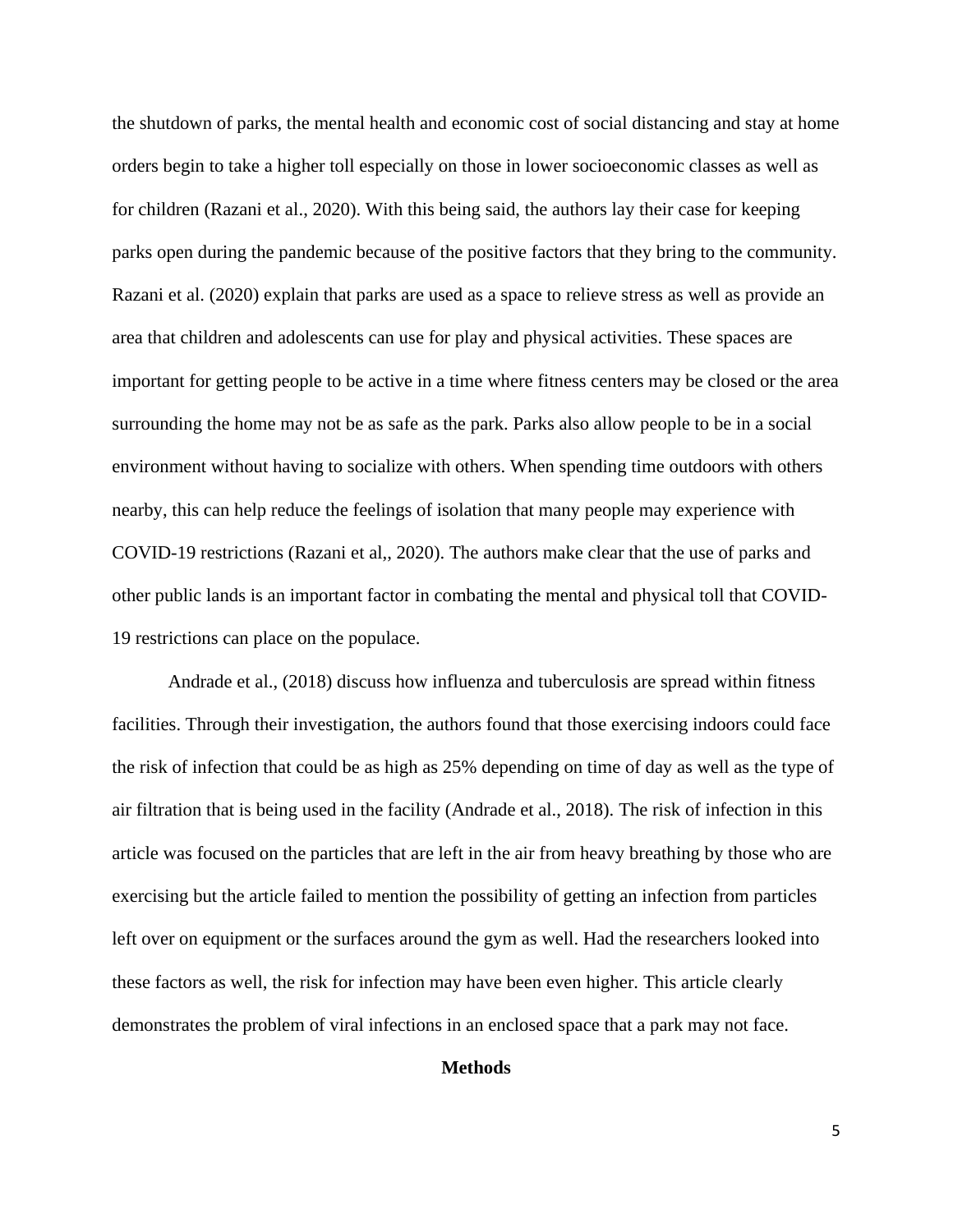#### *Participants*

The parks used in this study include national parks in the state of Ohio. These include: Cuyahoga Valley National Park, James A. Garfield National Historic Site, First Ladies National Historic Site, Perry's Victory and International Peace Memorial, Hopewell Culture National Historic Site, Charles Young Buffalo Soldiers National Monument, Dayton Aviation Heritage National Historic Site, and William Howard Taft National Historic Site. These national parks vary in the fact that they are either open green spaces or enclosed areas that offer a look into the past and allow for mostly educational purposes. The parks that offer open space include Cuyahoga Valley National Park, Perry's Victory and International Peace Memorial, and Hopewell Culture National Historic Site. James A. Garfield National Historic Site, First Ladies National Historic Site, Charles Young Buffalo Soldiers National Monument, Dayton Aviation Heritage National Historic Site, and William Howard Taft National Historic Site are predominately indoor facilities. All data collection and calculations were completed on Microsoft Excel.

#### *Study Design*

This study follows the within-group design. All of the data used for the study was collected from the National Parks Service visitors-use statistics. The independent variable used in this study was the visitation numbers from 2019 when there were no large scale closures of businesses or stay at home orders. The dependent variable used in this study is the visitation numbers from 2020 during the COVID-19 pandemic. The confounding variables include the closure of nonessential businesses such as workout facilities, restaurants, consumer goods stores, etc. Along with these, was the need to limit time in enclosed spaces while being socially distanced at least six feet from those who were outside of one's own home.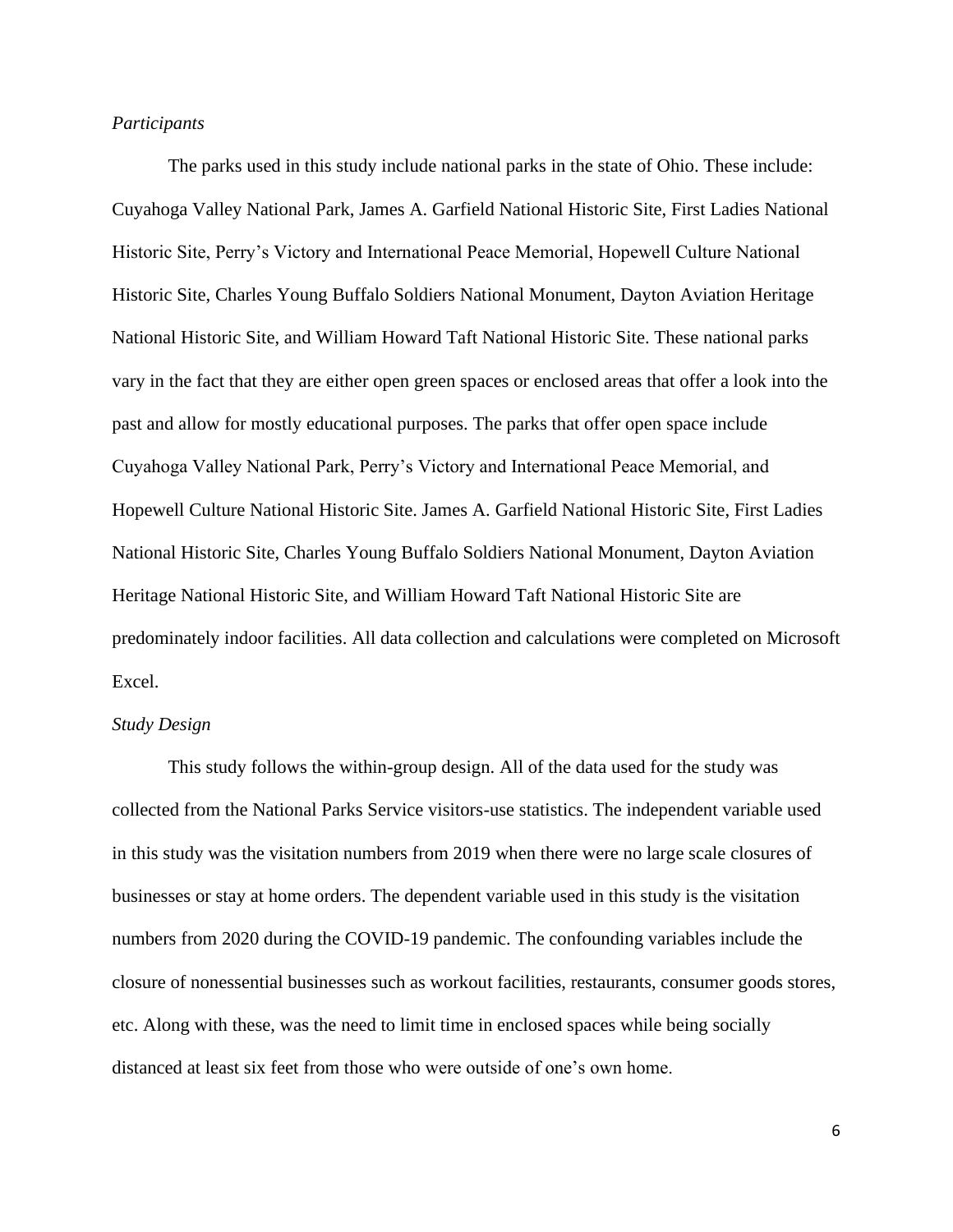#### *Study Procedure*

First, the parks' visitation numbers were put into table format in chronological order starting in March 2019 until August of the same year. The data from the same months in 2020 was then compared to the data from 2019 to give the change in percent of visitors between the two years. The calculation used for this was, % change  $= |2020$  visitation/2019 visitation  $-1$ . Next, a two means *t*-test assuming equal variances was run in excel to find if there was a significant difference between the two years for each park with a  $p$  value  $\leq 0.05$  indicating statistical significance. With the use of this data, conclusions on how the people visiting Ohio's national parks was made. These include an idea into how well the people visiting the parks are taking the advice of public health officials when it comes to social distancing and limiting time in enclosed spaces. Also, with the closure of nonessential businesses, parks that include open green spaces provide a space for exercise with the closure of fitness facilities. After lockdowns were concluded in May, visitation numbers were used to draw conclusions on if people continued to be cautious about the COVID-19 by keeping away from enclosed parks and visiting parks with open spaces.

#### **Results**

Of the three national parks that were designated as open green spaces, only Cuyahoga Valley National Park saw consistently larger crowds than the previous year's attendees. Perry's Victory and International Peace Memorial saw a slight upward trend in visitation in the early months of the pandemic but quickly began to see far fewer visitors than in previous years. The Hopewell Culture National Historical Park was the only open green space to see no improvements in visitation when comparing pre and post pandemic visits. Of the three open green space parks that were studied, Perry's Victory and International Peace Memorial and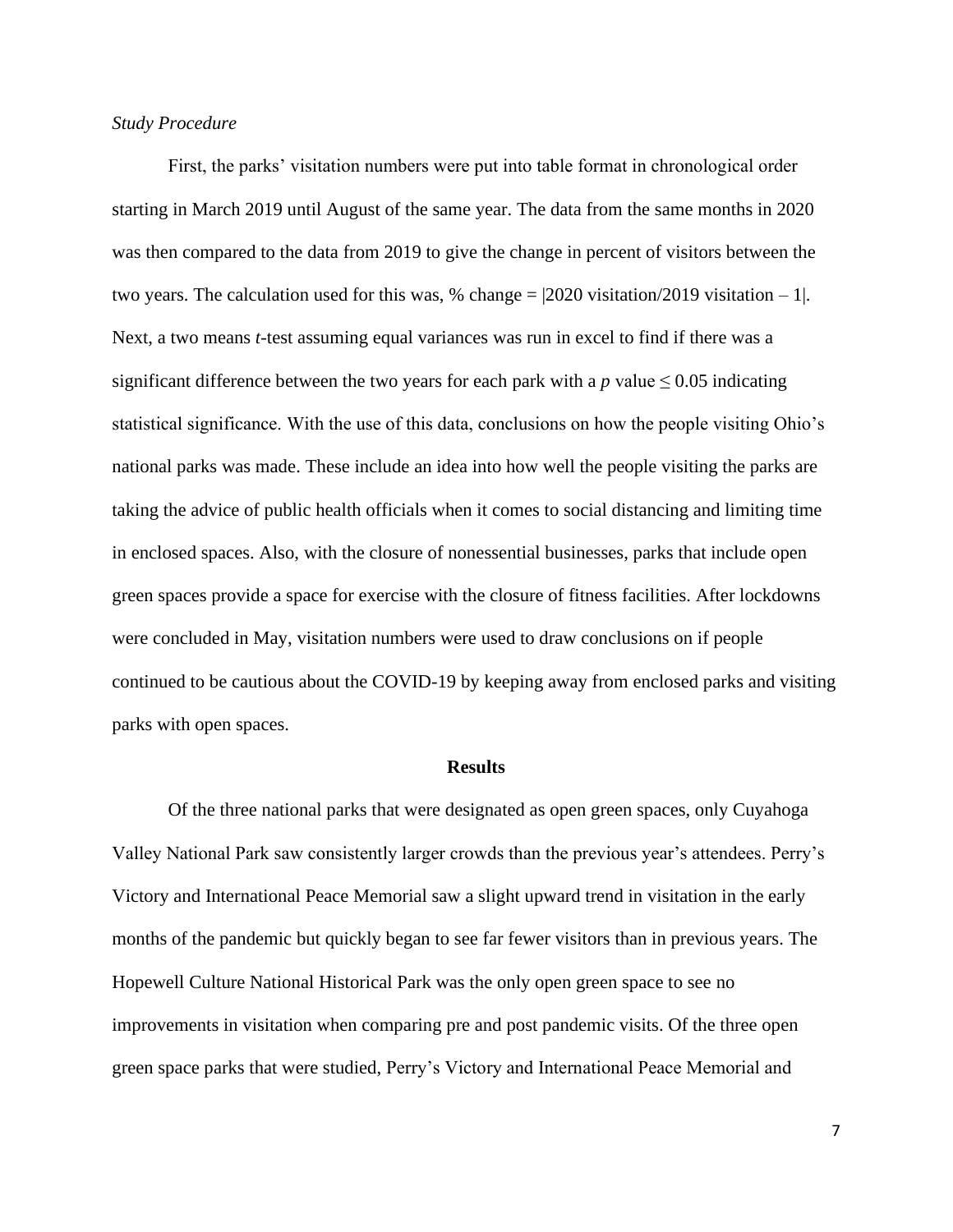Hopewell Culture National Historical Park both showed significant decreases in visitation,  $p =$ 0.04 and 0.01 respectively. During this period, Cuyahoga Valley National Park showed an increase in visitation with a *p* value of 0.08. A visual representation of the changes in visitation during the COVID-19 versus before the COVID-19 for the open green space parks are represented in figures 1-3.

## **Figure 1**

*Average monthly visitation to Perry's Victory and International Peace Memorial (PIVI) during and before the Covid-19 pandemic.* 

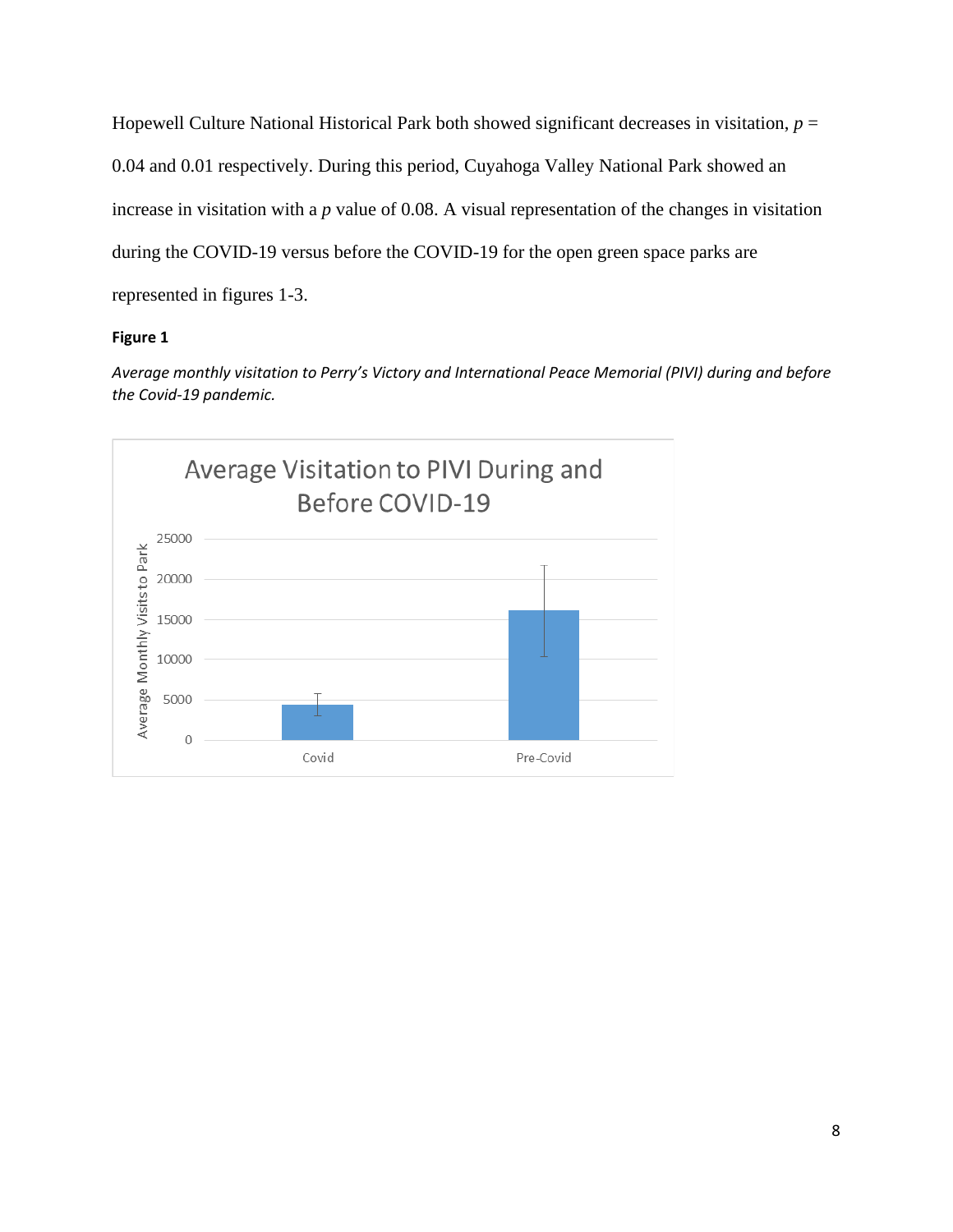## **Figure 2**

*Average monthly visitation to Hopewell Culture and Historic Park (HOCU) during and before the Covid-19 pandemic.* 



## **Figure 3**

*Average monthly visitation to Cuyahoga Valley National Park (CUVA) during and before the Covid-19 pandemic.* 

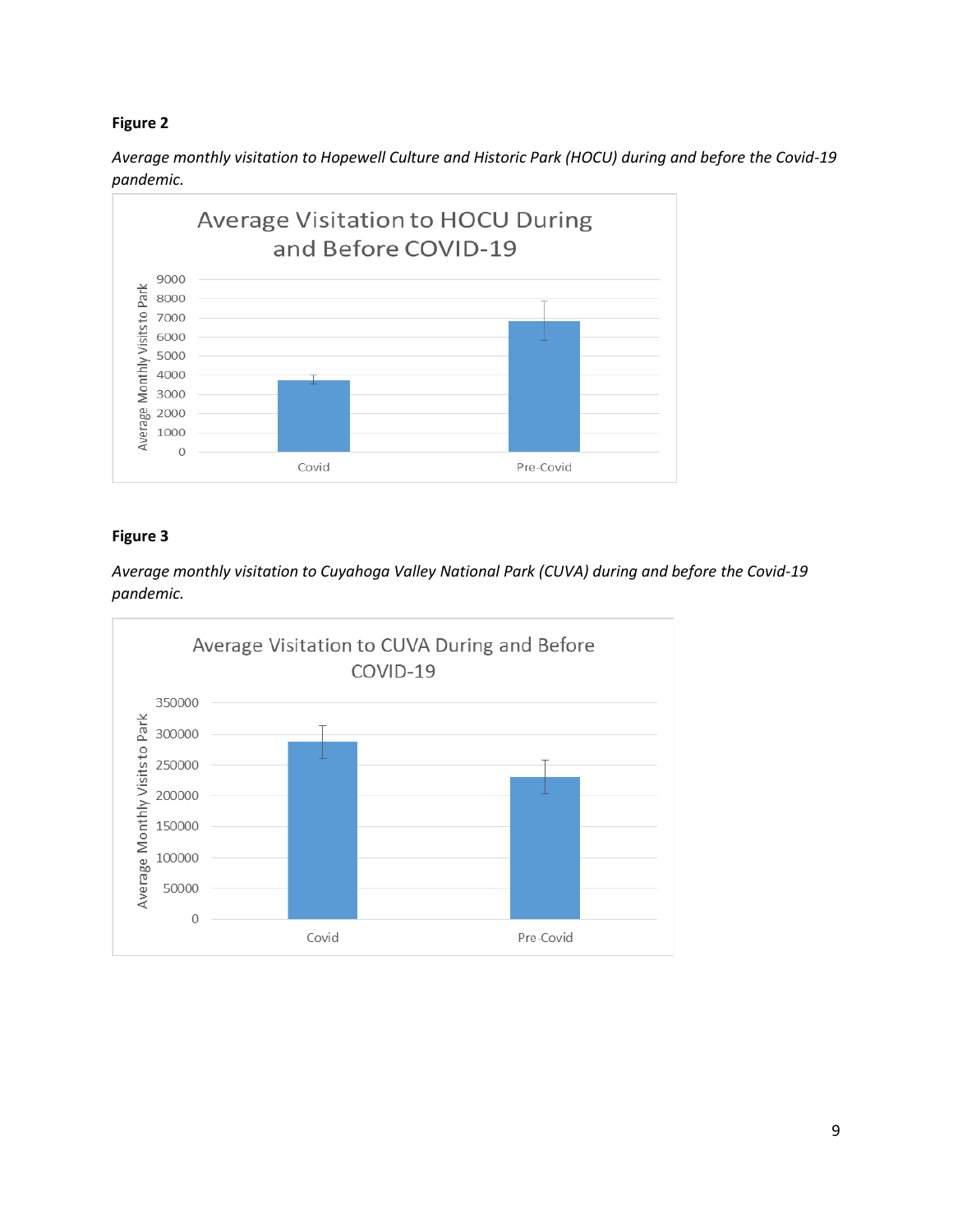Of the five national parks that were designated to the enclosed spaces group, all five saw a statistically significant decrease in visitation from the start of the COVID-19 pandemic compared to the previous year. All five of the enclosed space national parks demonstrated significant visitation decreases from 2109-2020 with Charles Young Buffalo Soldiers National Monument, William Howard Taft National Historic Site, James A. Garfield National Historic Site, James A. Garfield National Historic Site, and First Ladies National Historic Site (*p* < 0.01). A visual representation of the changes in visitation during the COVID-19 versus before the COVID-19 for the enclosed space parks are represented in figures 4-8.

#### **Figure 4**

*Average monthly visitation to Charles Young Buffalo Soldiers National Monument (CHYO) during and before the Covid-19 pandemic.* 

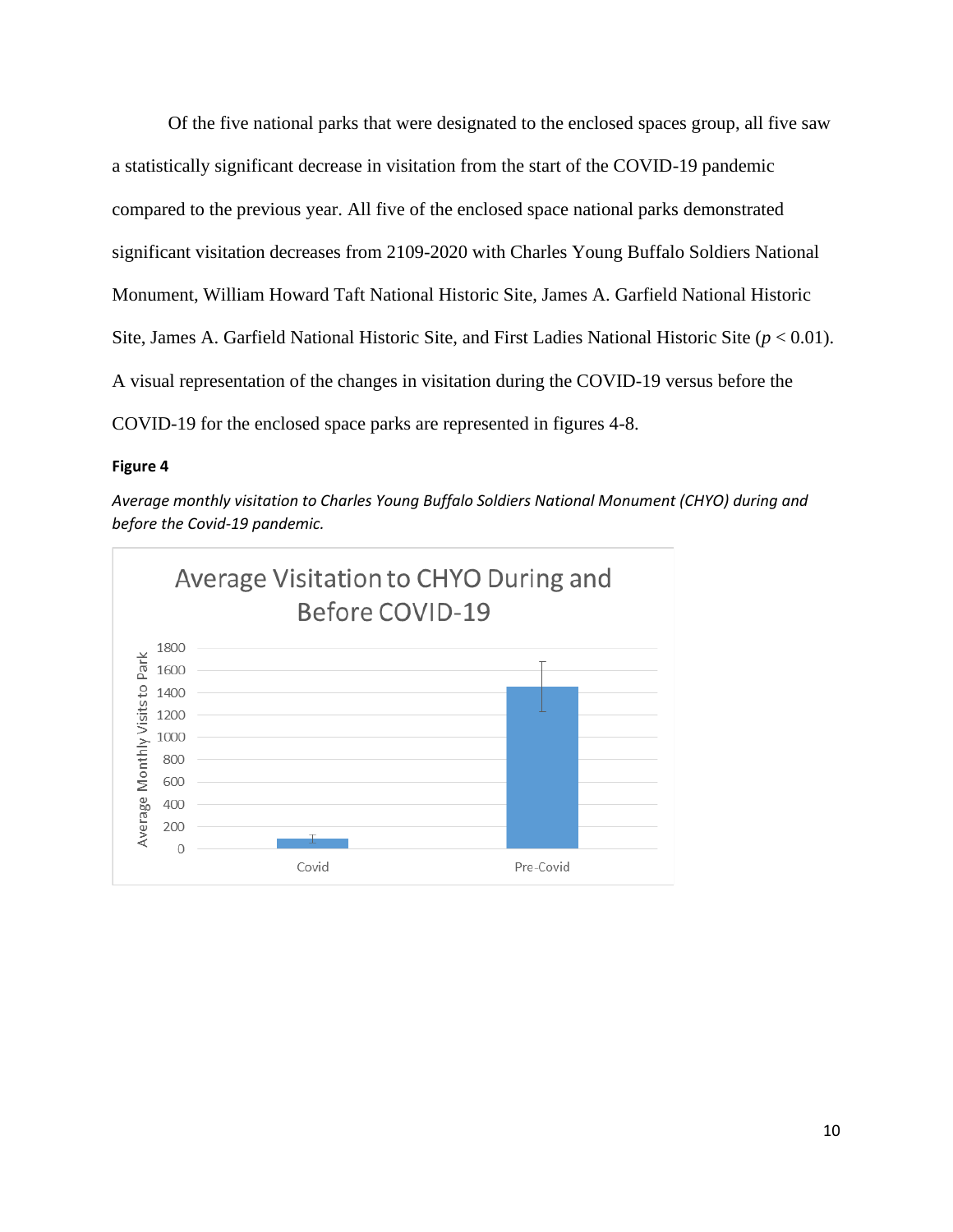## **Figure 5**

*Average monthly visitation to William Howard Taft National Historic Site (WIHO) during and before the Covid-19 pandemic.* 



## **Figure 6**

*Average monthly visitation to James A. Garfield National Historic Site (JAGA) during and before the Covid-19 pandemic.*

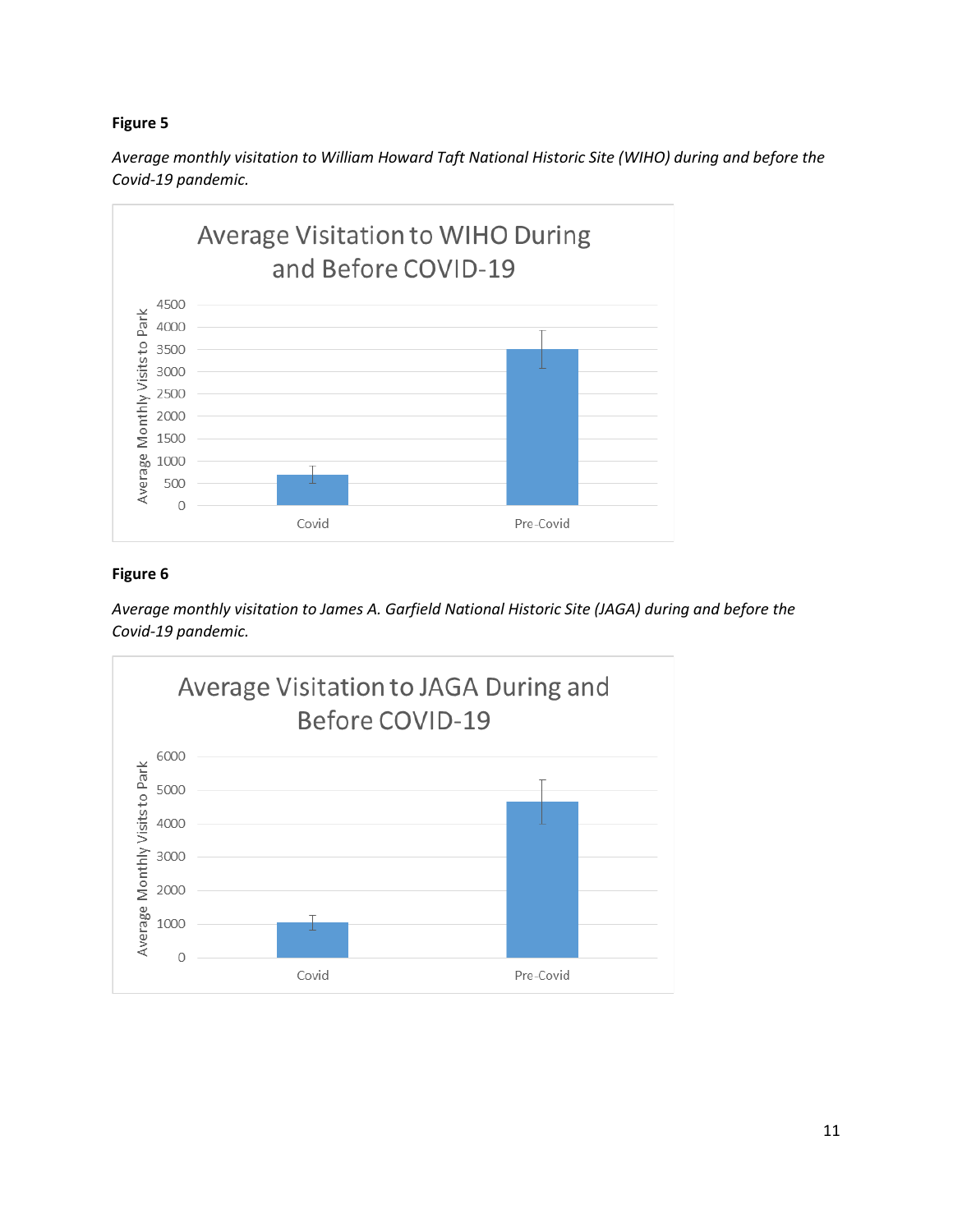## **Figure 7**

*Average monthly visitation to Dayton Aviation Heritage National Historic Site (DAAV) during and before the Covid-19 pandemic.*



## **Figure 8**

*Average monthly visitation to First Ladies National Historic Site (FILA) during and before the Covid-19 pandemic*.

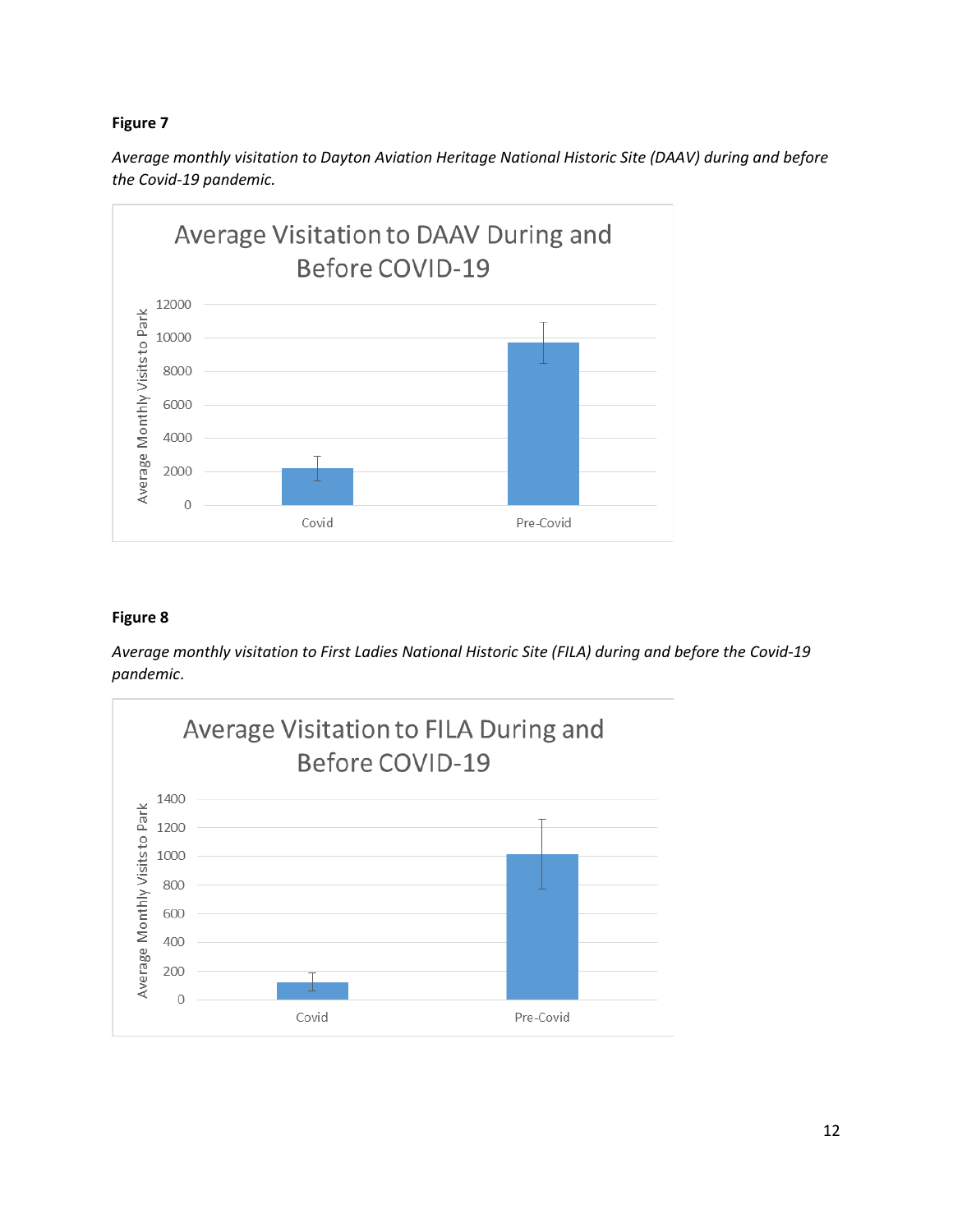To further illustrate the effects of the pandemic on park visitation, the visitation data was compared by month from pre-COVID-19 to during the pandemic to get a more in depth look at how each month's visitation changed compared to the same month from the year before.

#### **Table 1**

*The percentage of visitors to each park in the year 2020 when compared to the year 2019. Red indicates* 

| a decrease in visitation while green indicates an increase in visitation. |  |  |  |  |  |  |  |  |  |
|---------------------------------------------------------------------------|--|--|--|--|--|--|--|--|--|
|---------------------------------------------------------------------------|--|--|--|--|--|--|--|--|--|

|               | Park Name | <b>CUVA</b> | JAGA | <b>FILA</b> | PEVI | <b>HOCU</b> | CHYO | DAAV | <b>WIHO</b> |
|---------------|-----------|-------------|------|-------------|------|-------------|------|------|-------------|
|               | March     | 51%         | 43%  | 49%         | 44%  | 27%         | 76%  | 65%  | 62%         |
| œ<br><b>U</b> | April     | 35%         | 87%  | 100%        | 7%   | 18%         | 96%  | 96%  | 96%         |
|               | May       | 20%         | 87%  | 100%        | 81%  | 41%         | 98%  | 97%  | 97%         |
| $\aleph$      | June      | 14%         | 88%  | 99%         | 67%  | 48%         | 97%  | 83%  | 81%         |
|               | July      | 21%         | 73%  | 80%         | 77%  | 52%         | 93%  | 64%  | 77%         |
|               | August    | 24%         | 68%  | 75%         | 78%  | 57%         | 96%  | 41%  | 68%         |

CUVA = Cuyahoga Valley National Park, JAGA = James A. Garfield National Historic Site, FILA = First Ladies National Historic Site, PEVI = Perry's Victoria and International Peace Memorial, HOCU = Hopewell Culture National Historic Park, CHYO = Charles Young Buffalo Soldiers National Monument, DAAV = Dayton Aviation Heritage National Historic Site, WIHO = William Howard Taft National Historic Site (National Parks Service, 2021)

As seen in table 1, when visitation increases occurred, the largest increases were seen in March when the lockdowns began and in the following month of April when lockdowns were still new. Even though Hopewell Culture and Historical Park did not see increases in visitation, it should be noted that during the initial two months of the lockdown the percentage of decreases compared to the previous years were the lowest out of the time that the study looked into. Of all the parks that were part of this study, only the First Ladies National Historic Site was the only one that closed during the pandemic.

#### **Discussion**

With the ongoing COVID-19 pandemic, Ohio's national parks have seen major changes in their visitation. The majority of national parks have had significant decreases in visitation, but the reasons for their decreases can be either good or bad depending on how one interprets them.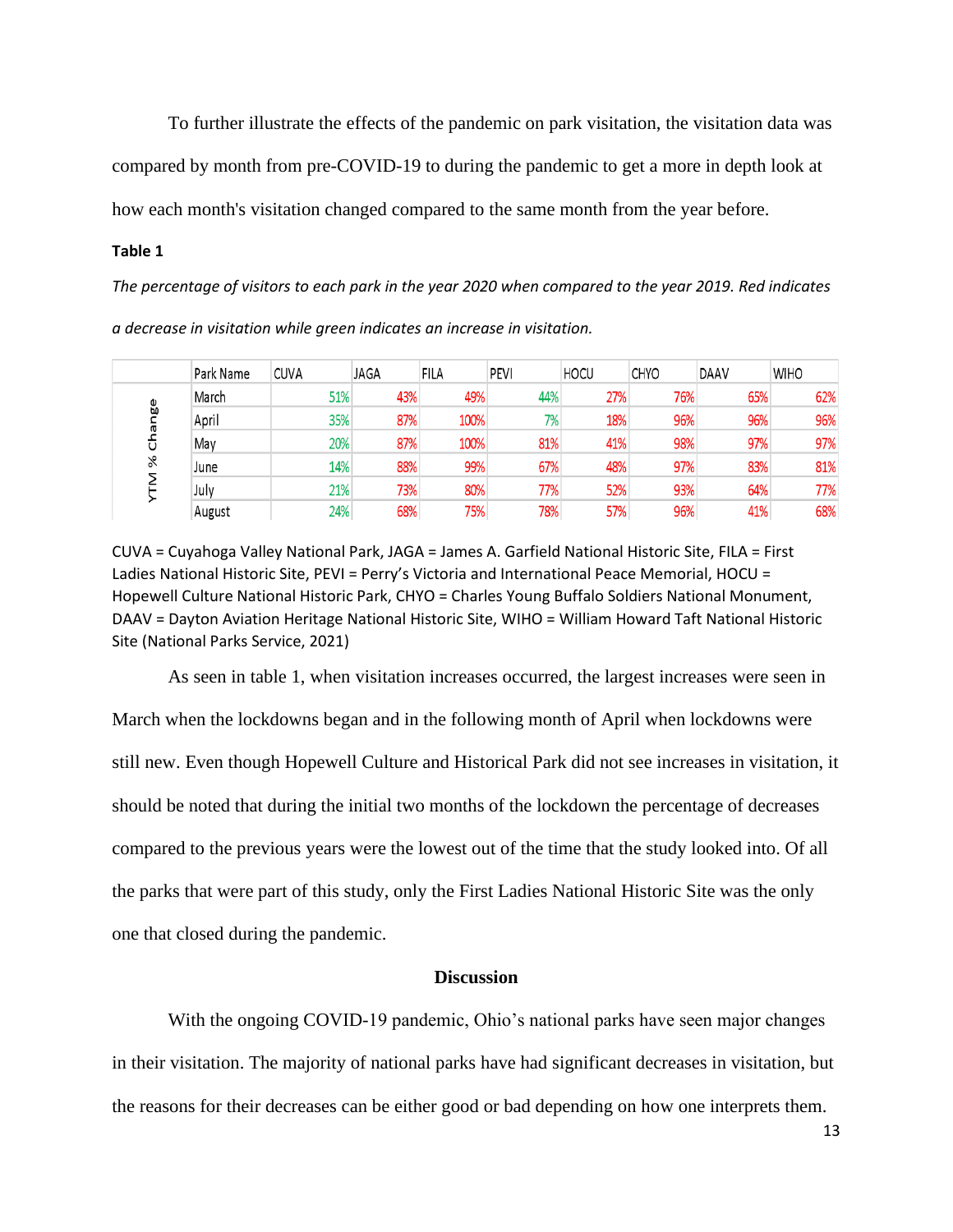First, there has been a major push during the COVID-19 pandemic to limit social gatherings to small groups and to discourage the amount of interaction that people have with those outside of their households. This could be one reason that there has been such a massive decrease in visitation when it comes to parks that are more educationally based around a historical site or are indoors. These parks are often not very large, which results in a decreased ability to socially distance and without open space this reduces the amount of people able to visit the parks every day. While this is not good for the parks total visitation numbers, the fact that fewer people have been visiting these parks is advantageous in combating the COVID-19 pandemic. On the contrary, there could be a push for drawing larger crowds or allowing more people to enter these parks. These indoor parks are often located in medium to large size cities like Canton and Dayton whose residents are often accustomed to large amounts of social interaction due to the urban environments. During times of social isolation or quarantines it has been found that mental illnesses such as depression, stress, emotional fatigue, and insomnia will increase among many in urban areas (Xie, Luo, Furuya, & Sun, 2020). So while these parks are not necessarily regarded as green spaces, they could still have a positive effect on the mental wellbeing of those who can visit them. On top of this, it may be beneficial for these parks to increase the amount of outdoor space that is available for use to those who visit them in order to improve health benefits along with their educational purposes. In these urban areas, it was reported that by visiting a park many people felt that their physical health improved, their need for social interaction was satisfied, and that their mental health was satisfactory (Xie et al., 2020). Another improvement that could be made to boost visitation and effectiveness of the parks with low visitation could come from landscaping of the parks. It has been found that the addition of flowers has shown to be important in the moods of women while having open green space and trees is more beneficial to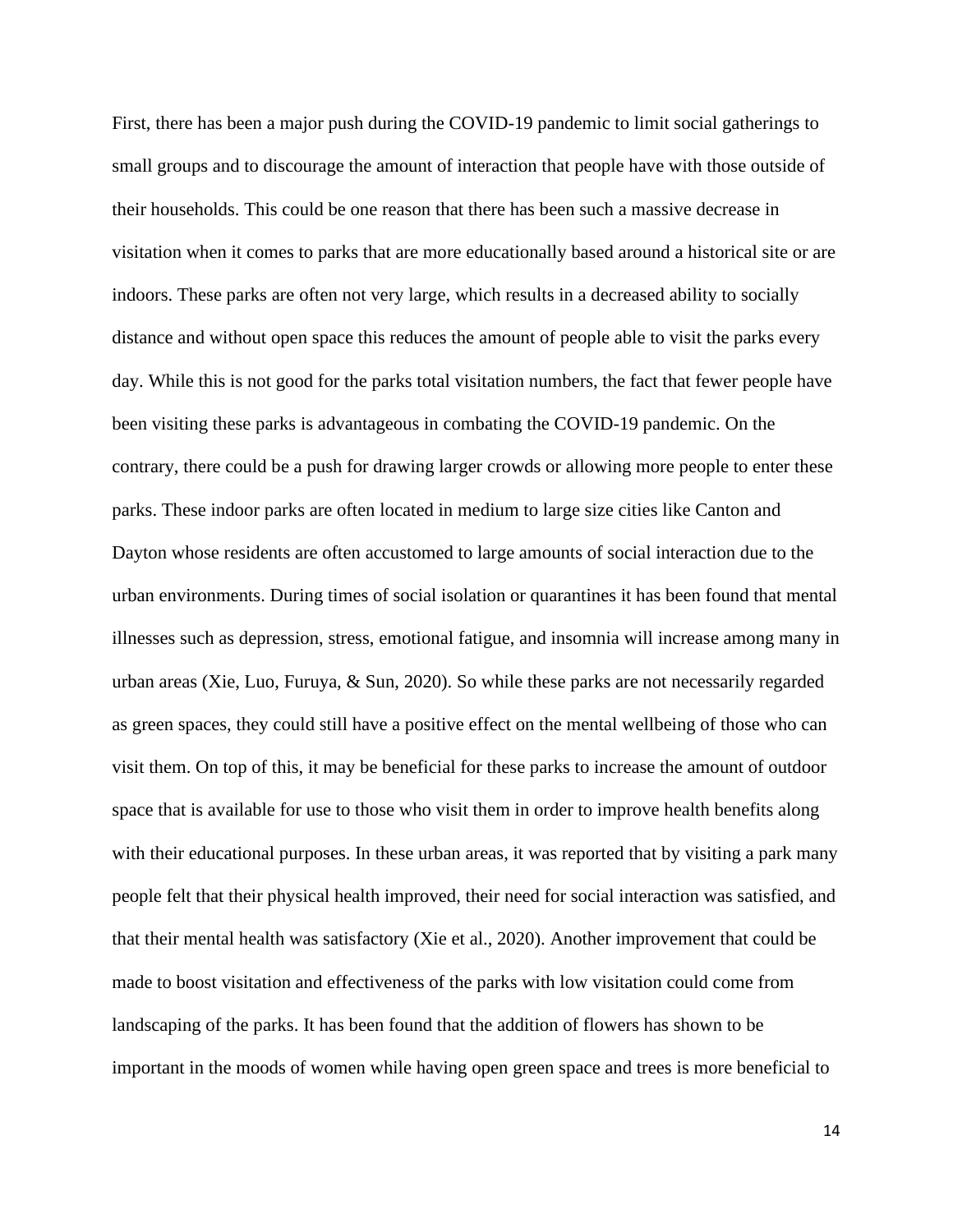men (Pazhouhanfar, 2018). Because public health and safety is such an important aspect of society, especially during a pandemic, finding the balance between keeping the pandemic under control and keeping people physically and mentally healthy will be hard but the parks system is a good place to start.

Cuyahoga Valley National Park (CVNP) is an interesting case in this study. CVNP has an area of nearly 33,000 acres which contains over 125 miles of hiking trails. CVNP also provides trails for mountain biking as well as trails that connect to the Ohio Towpath which stretches over 80 miles. This national park was the only park that saw continued visitation numbers above the previous years, but also being the only park that did not show evidence that the COVID-19 pandemic had a significant impact on visitation is interesting. Originally, it would have been thought that because of the closure of different recreational facilities, restaurants, etc., as well as people being confined to their homes, that Ohio's largest national park would have shown statistically significant changes in visitation. The positioning of the park in northeast Ohio is also important to the park as it is located in a heavily populated area of the state. This would suggest that this large population surrounding the park, as well as the park's massive size would have drawn more people to it for its numerous trails and substantial amount of space that could decrease the amount of human interaction. There are possible answers as to why this park did not see as much of a spike in visitation as expected though. One reason that this park may not have seen significant increases is the fact that it had any increases at all. It was found that throughout the pandemic, areas with high caseloads or populations were often avoided by outsiders and travel within the area was limited (Brinkman & Mangum, 2020). This could have turned one of the park's advantages into a disadvantage. With public health officials being adamant that human to human contact be minimized as much as possible, crowded park roads, parking lots, and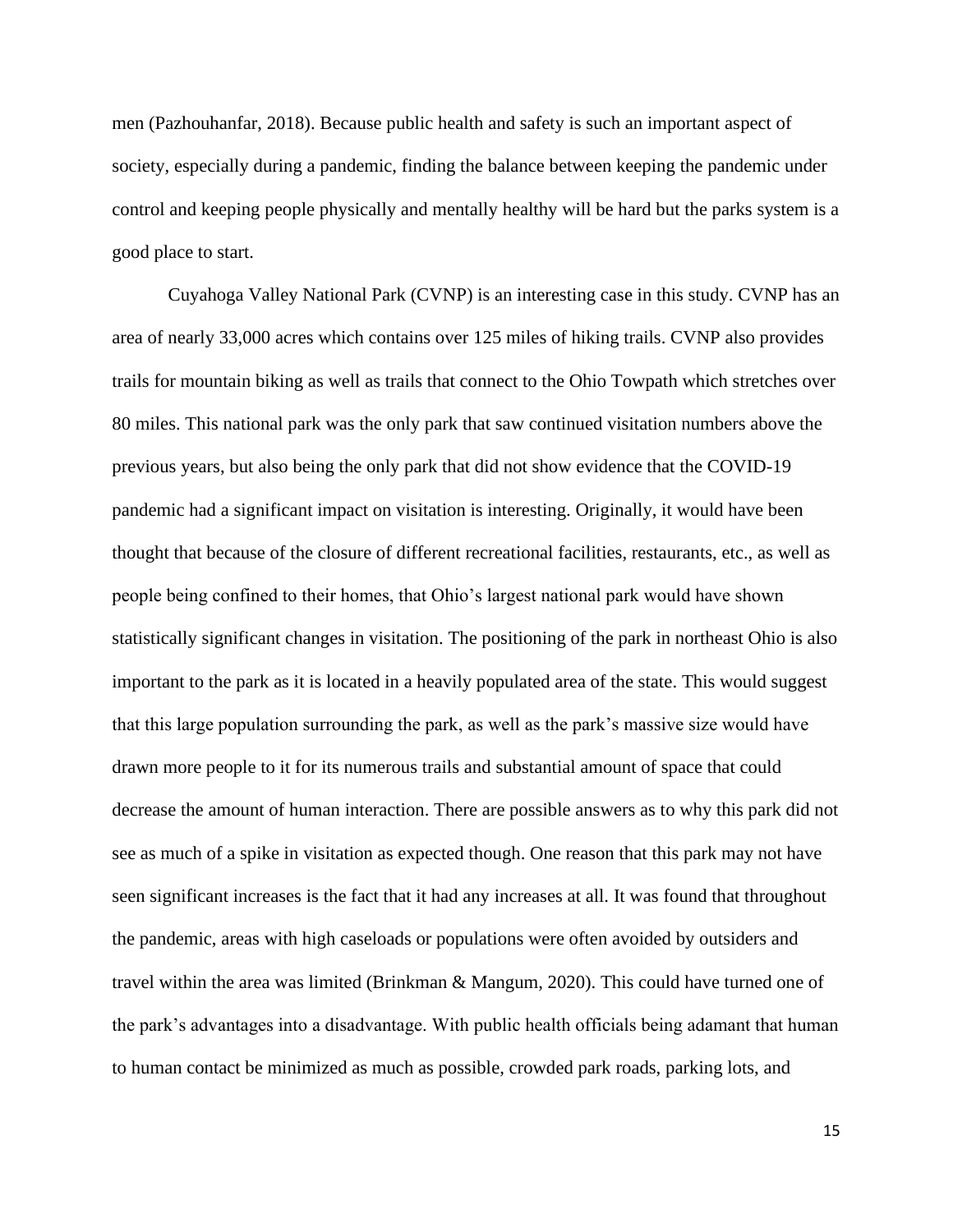trailheads could have deterred a large number of visitors who were planning on spending time at the park (Freeman & Eykelbosh, 2020). This fear, while justified, could be a large contributor to the fact that this park did not see statistically significant gains. Another important factor that could be curtailing the amount of people that would potentially visit the park is the median age of the residents in the surrounding area. Median age has been found to correlate with park visitation. As median age in residents surrounding a park increases, the amount of park visitations decreases (Rice & Pan, 2020). As COVID-10 research shows, the older population and those with underlying conditions are the most vulnerable. Further investigation of area residents who visit CVNP and the average age of the areas surrounding the park may be able to explain this further. Another possible reason why visitation did not increase could be the fact that recreational activities in the park were no longer provided. These cancellations include all activities including those for both boy and girl scouts, children programs, and the closure of popular destinations like the Brandywine Falls boardwalk. Even without these recreational activities, Cuyahoga Valley National Park saw minimal increases of 14%. It could be surmised that if these recreational activities were still operational, the increases may have been even larger. Another interesting finding in regards to the visitation statistics of Cuyahoga Valley National Park is the timing of the different increases. Another possible reason that increases did not occur as expected, could be due to a lack of transport or safety issues. With the need to be socially distanced it could be intimidating for some people to get on a possible crowded bus or to order a taxi or ride share service with strangers. The largest areas surrounding CVNP, Cleveland and Akron, also have their share of dangerous areas that often see crime which could have discouraged some possible visitors from biking or walking to the park. During the months of the statewide stay-at-home order from March to May, there was the largest amount of increases from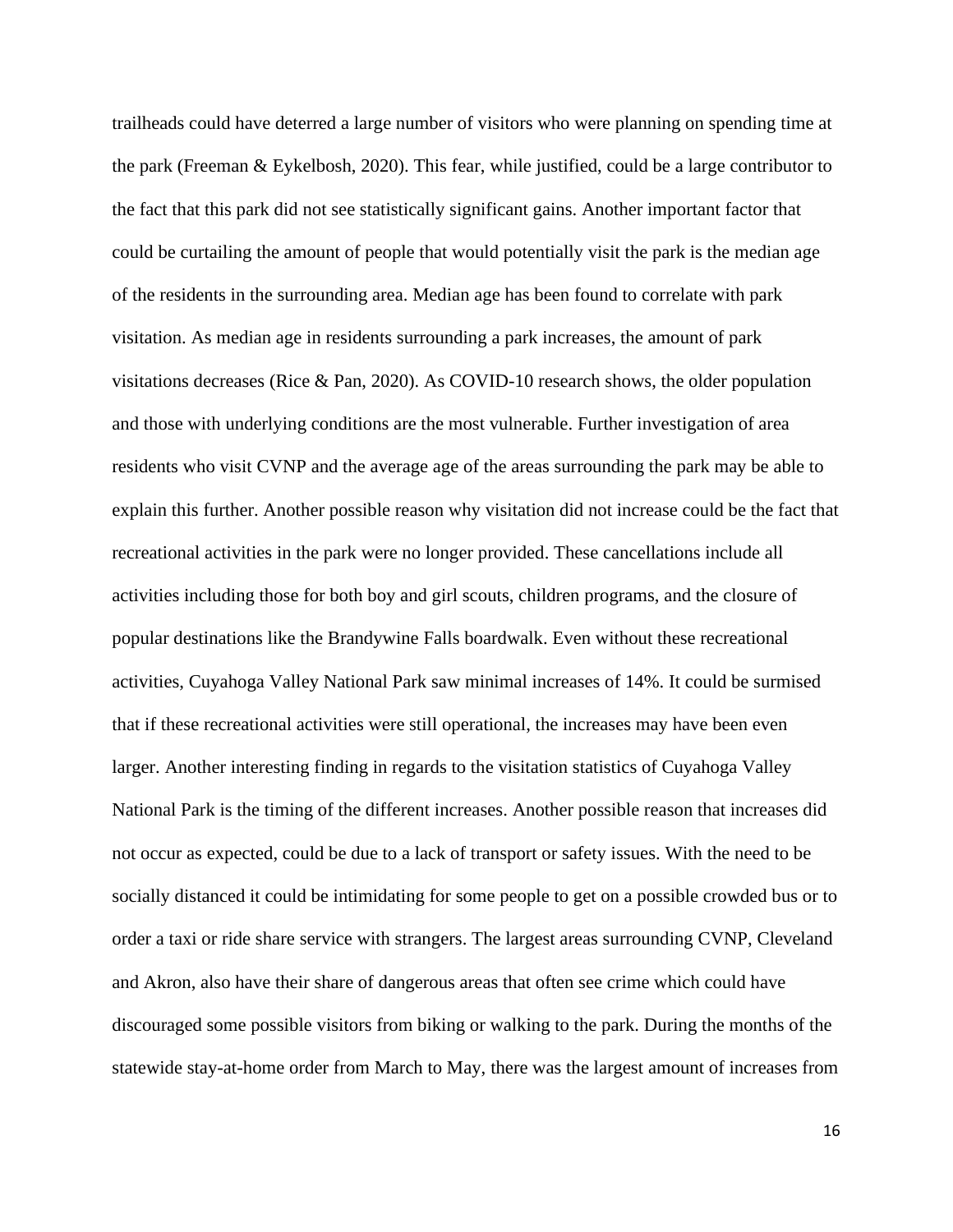51% in March, 35% in April, and 20% in May, even though at this time, the weather in northeast Ohio can be unpredictable and still relatively cold. According to the National Weather Service (2021), the Cleveland area had an average temperature in March of 44.2०F, April had an average temperature of 46.7०F, and May had an average temperature of 57.9०F. This is also interesting considering the percent increases decreased as the weather improved over the three month time span that the stay at home order was in effect. There have been findings that as latitude increases so does park visitation but the overall understanding behind this trend is still being questioned (Rice & Pan, 2020). This could be attributed to those who live in more northern areas being more equipped to go out in cold weather. Finally, as stay-at-home orders were lifted throughout the United States and travel became more acceptable, many people may have gone to out of state parks, beaches, or mountains instead of staying closer to home and visiting CVNP.

One possible reason that the largest increases occurred during these first few months could be that of a psychological explanation. With businesses being closed and contact being limited, many people could have been using these green spaces as a way to cope with the changes in their daily lives. As stated in previous studies, green spaces allow for safer social interactions in a time where many are facing psychological distress at home. Adults are facing difficulties with stress, anxiety, depression which can be helped with visiting parks along with physical improvements that can help combat COVID-19. Mental distress is not the only reason for adults to be visiting green spaces such as this park alone though. It has been found that physical activity has been shown to reduce the risk of acute respiratory distress syndrome, currently the leading cause of death in those who are infected with COVID-19 (Nyenhuis, Greiwe, Zeiger, Nanda, & Cooke, 2020). Not only does exercise reduce the risks associated with COVID-19, but overall it reduces the risks of many comorbidities that along with COVID-19 can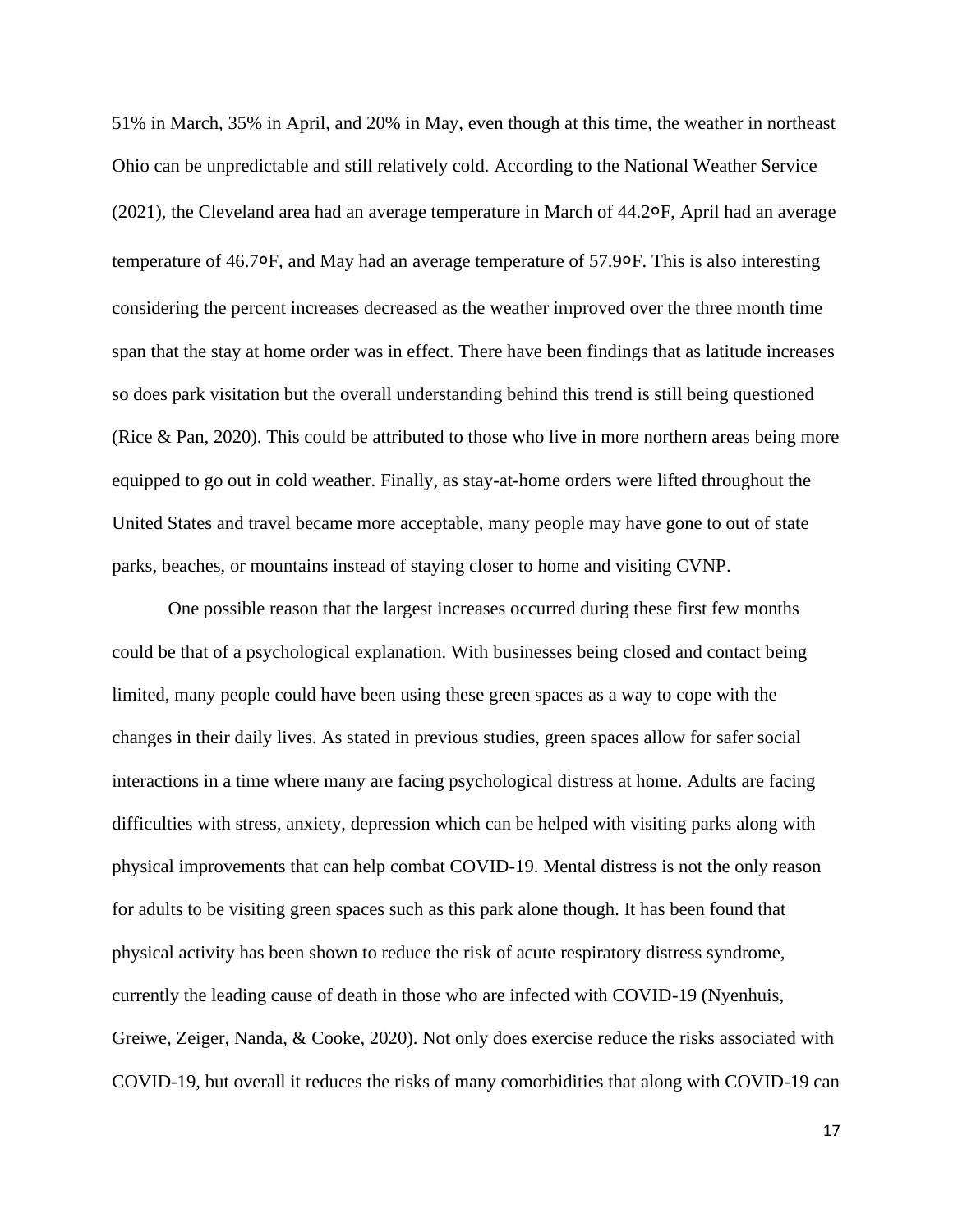drastically affect the disease. By increasing physical activity and by doing so in an open area such as this park, people may be meeting physical activity requirements while also creating a safeguard against the pandemic as long as social distancing and health guidelines are followed.

Children are also facing many difficulties due to the COVID-19 pandemic that parks such as Cuyahoga Valley National Park can help alleviate. With the closure of schools and daycares children were forced to spend more time than usual at home which in turn could increase the likelihood of family conflict, domestic violence, and child abuse (Razani et al., 2020). Children are also facing a hard time being physically active during the pandemic. It has been reported that there has been a large increase in sedentary behavior among children as schools have closed and leisure time within the home has increased (Dunton, Do, & Wang, 2020). Without structured events during the early days of the pandemic, many parents may have used the national parks in order to keep their children physically active or mentally engaged as opposed to allowing them to spend more time on a screen. This is also coupled with the fact that many municipalities limited the available equipment at local parks by removing sports equipment or roping off playgrounds.

Another reason for a less drastic increase in visitation in the park could be a reduction in the number of older adults that are visiting. According to the Center for Disease Control and Prevention, older adults are at the most risk for hospitalization and death when it comes to COVID-19 and people who are 65 or older currently account for 80% of the deaths in the United States (CDC, 2021). Because COVID-19 is such a serious concern for older adults, many may believe that it would be safer to forgo their visit all together. Recommendations have also been made that virtual tours of the parks are much safer for older adults rather than visiting the park in person (Budd, 2020). It may be advantageous for this population to stay close to or at home, but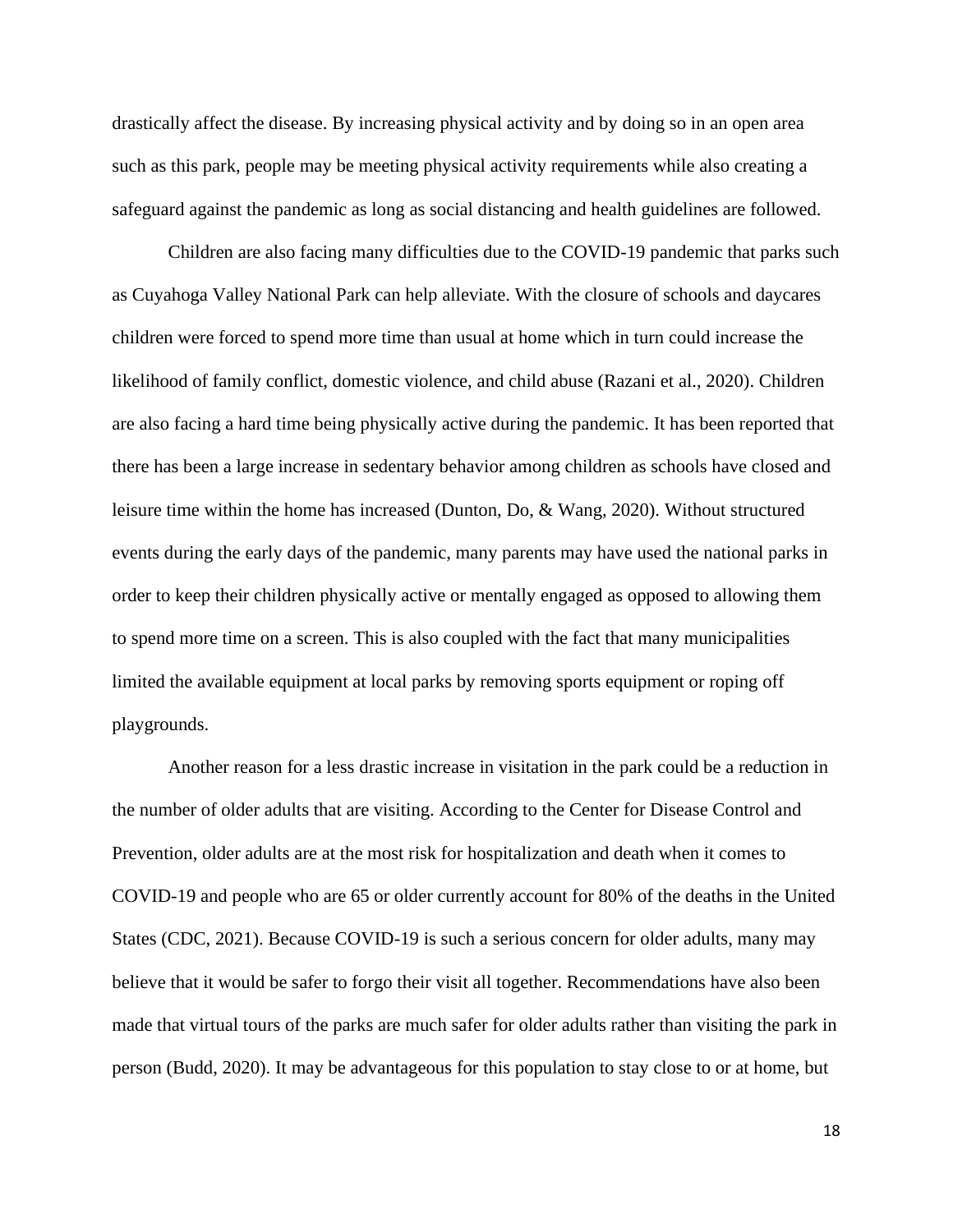physical activity should also be an important part of older adults' lives in order to stay healthy and outdoor activity at a park would be a safer option than others. According to Slater et al. (2020), stay-at-home orders can significantly impact the ability of those in the vulnerable populations to get exercise. This highlights the importance of finding a way to safely integrate the older population back into using the parks system.

The open green space could have also given those who visited a sense of freedom that had been stripped away due to the many restrictions put in place to combat the pandemic. As the lockdowns ended, there was a quick and decently large decrease in the percentage of visitors compared to the year before. This can go back to the fact that with the summer months, more people are likely to visit the park, so more people were actually cautious of visiting the park, resulting in lower visitation than was expected. Another reason for this slowed increase in visitation is the possibility that a large number of those visiting the parks could have been doing so for exercise. With the opening of businesses in May, including fitness facilities, many people who were forced to exercise at home or in the parks could go back to exercising indoors at their preferred location. It is important to note that in previous studies it has been found that senior citizens are the least likely to visit parks but this was conducted in an urban park rather than a national park (Cohen, Mckenzie, Sehgal, Williamson, Golinelli, & Lurie, 2011). Even though senior citizens are the least likely to visit the parks, a decrease in their visitation would most likely be noticeable.

Perry's Victory and International Peace Monument is an interesting park among those in the study. Originally, the park saw a large increase in visitation compared to the year before, but as time went on the park saw only a fraction of the visitors as the year before. While the park is not large, it is an open green space that allows room for activities which seems that it was taken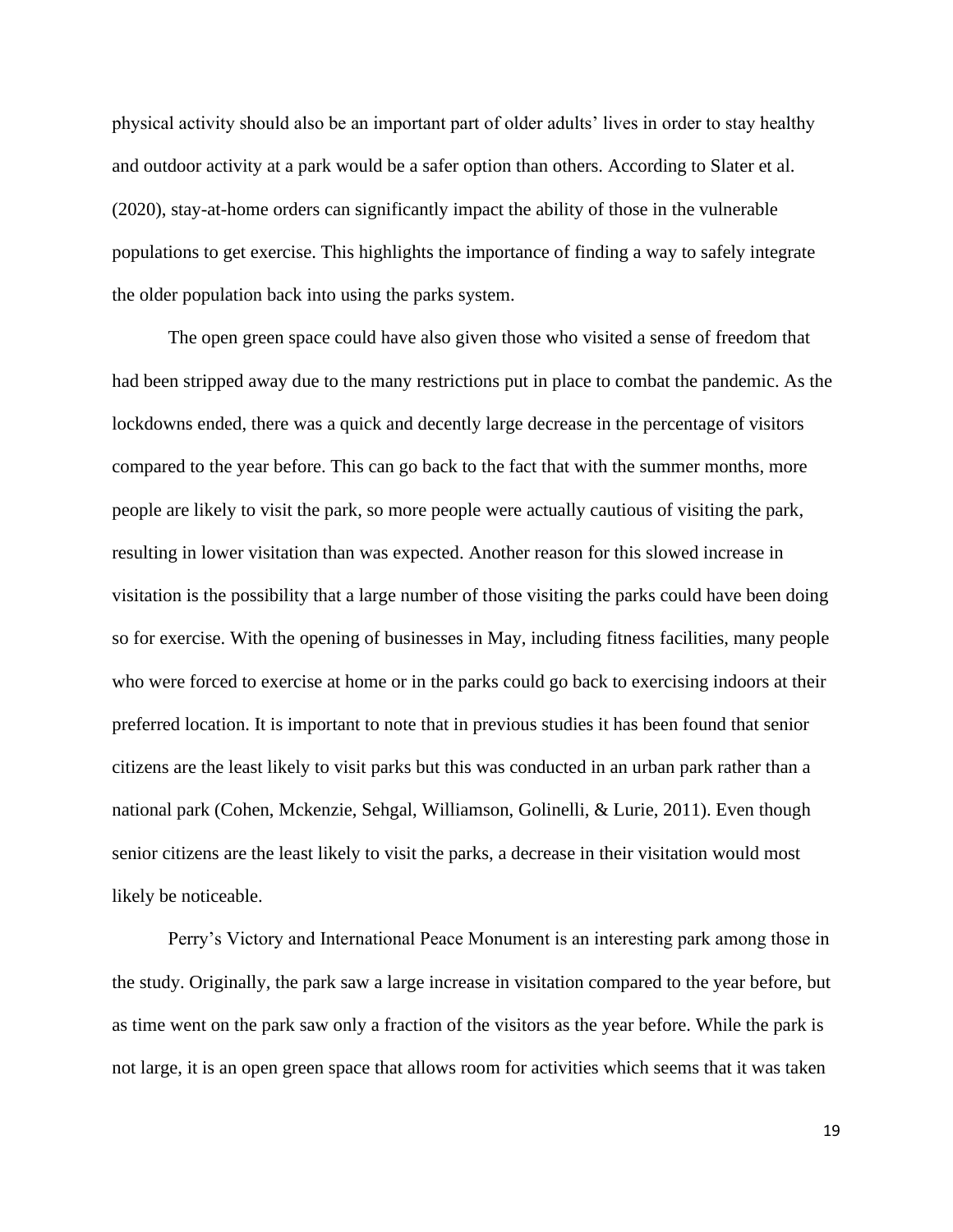advantage of in March. One possible reason that the park quickly started to lose visitors is the fact that it is located on South Bass Island in Lake Erie. In a previous study, one predictor of park usage was the proximity of a person to a park with over a third of the subjects reporting they infrequently used the park if it were more than a mile away (Cohen et al., 2011). With the park being located on an island this would most likely exacerbate the decline in visitation which was seen after the two initial months. The explanation as to why the park initially increased in visitation would need to be investigated further. With travel options to the island being either a ferry, private boat, or chartering a flight, this could make reaching the park extremely difficult especially as the seriousness of social distancing and reduced human contact became more apparent. It has been reported that overall travel has decreased, especially cross county visitation (Brinkman & Mangum, 2020). Not to mention that the ferries would have to reduce occupancy to safely commute people to the island and the availability of private charters either by boat or plane could be costly and cramped.

Another possible reason for the large reductions in visitation to Perry's Victory and International Peace Monument could be due to the surrounding community of Put-in-Bay. The communities that are surrounding national parks are often referred to as "gateway communities" and can play a large role in park visitation (Budd, 2020). These communities are often economically tied to the national parks due to visitors spending. With the closure of businesses and the restriction on travel, the amount of possible visitors to the island would likely decrease which was seen in the data after the month of April.

One of the more interesting sets of data comes from the Hopewell Culture National Historical Park. This park offers open green space as well as different trails but consistently saw lower visitation numbers throughout the entire time period of the study. One of the reasons for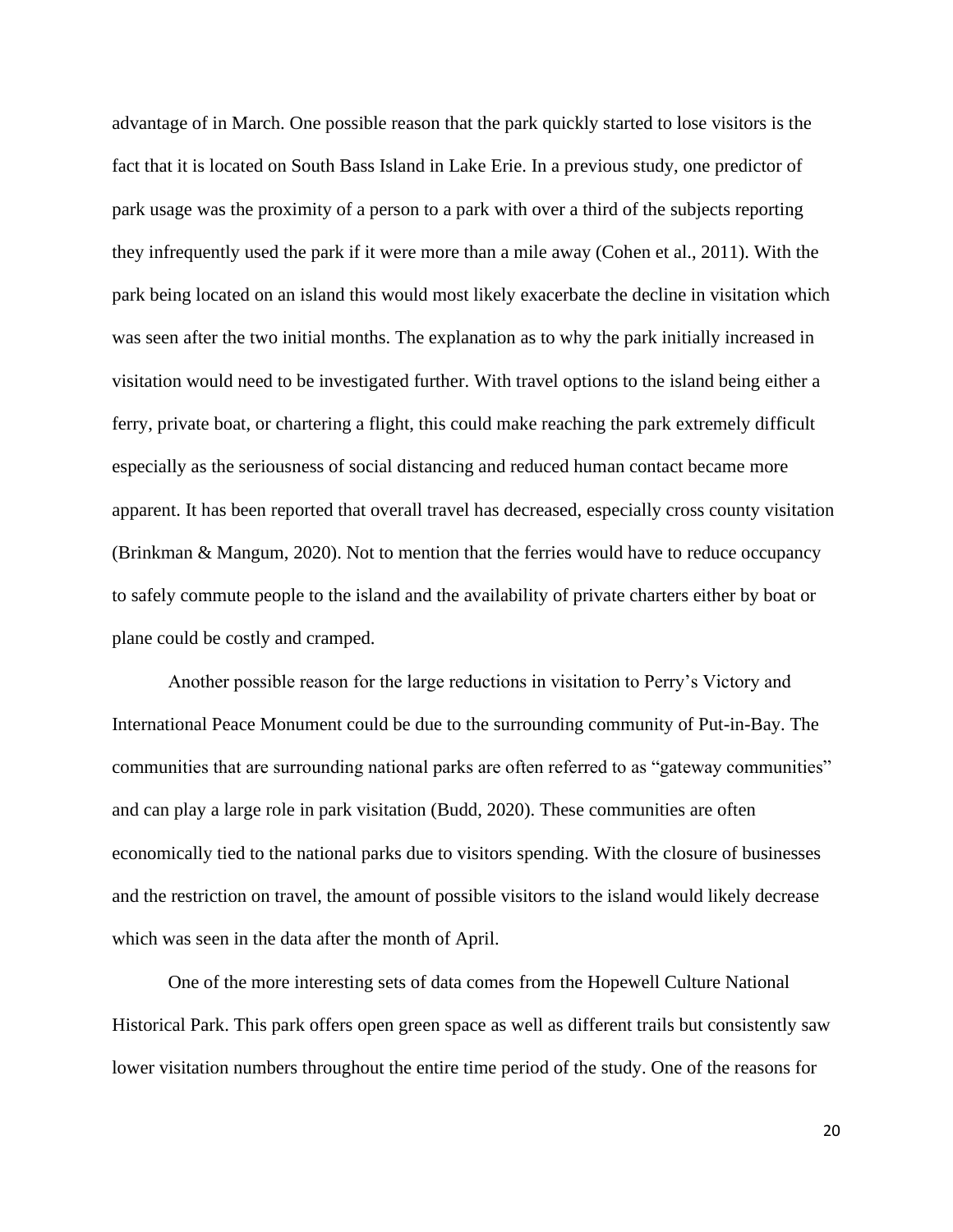this could be that the park is located in south central Ohio, south of Columbus, which is less populated. Because of the distance needed to travel to this park, many may have preferred to either exercise at their local parks or homes. The park is also on the smaller size as its trails are all shorter than three miles which could dissuade those from making the trip to it. It has been found that park visitation can be attributed to a multitude of different factors such as camping opportunities, water related activities, and the facilities that are offered to those who visit the park (Mills & Westover, 1987). Because Hopewell Culture National Historical Park does not offer many of these attractions that could be a possible reason that it saw a decrease in visitation even though it is an open green space. Much like Cuyahoga Valley National Park, there was a larger decrease in visitation during the months after the lock down ended, suggesting that people were returning to their original forms of recreation or exercise compared to visiting the park. When looking at the dataset as a whole there are discrepancies with other studies done on national park visitation.

With this study, there are improvements that can be made in future studies to further understand the connections between the COVID-19 pandemic or other pandemics and the effect it has on the national parks system. First, further data collection on parks outside of Ohio could show different findings depending on how the study is run. It is important to keep in mind that when traveling out of state, many states required a two week quarantine once entering the state which could prohibit many people from visiting the parks. Had this requirement not been in place, there is a likelihood that some parks could have seen a larger increase in visitation and others could have seen smaller decreases in visitation. The nature of the COVID-19 also can affect the visitation numbers. Had this pandemic not been a respiratory disease, the changes in numbers could have been vastly different as well. Another factor that could further help with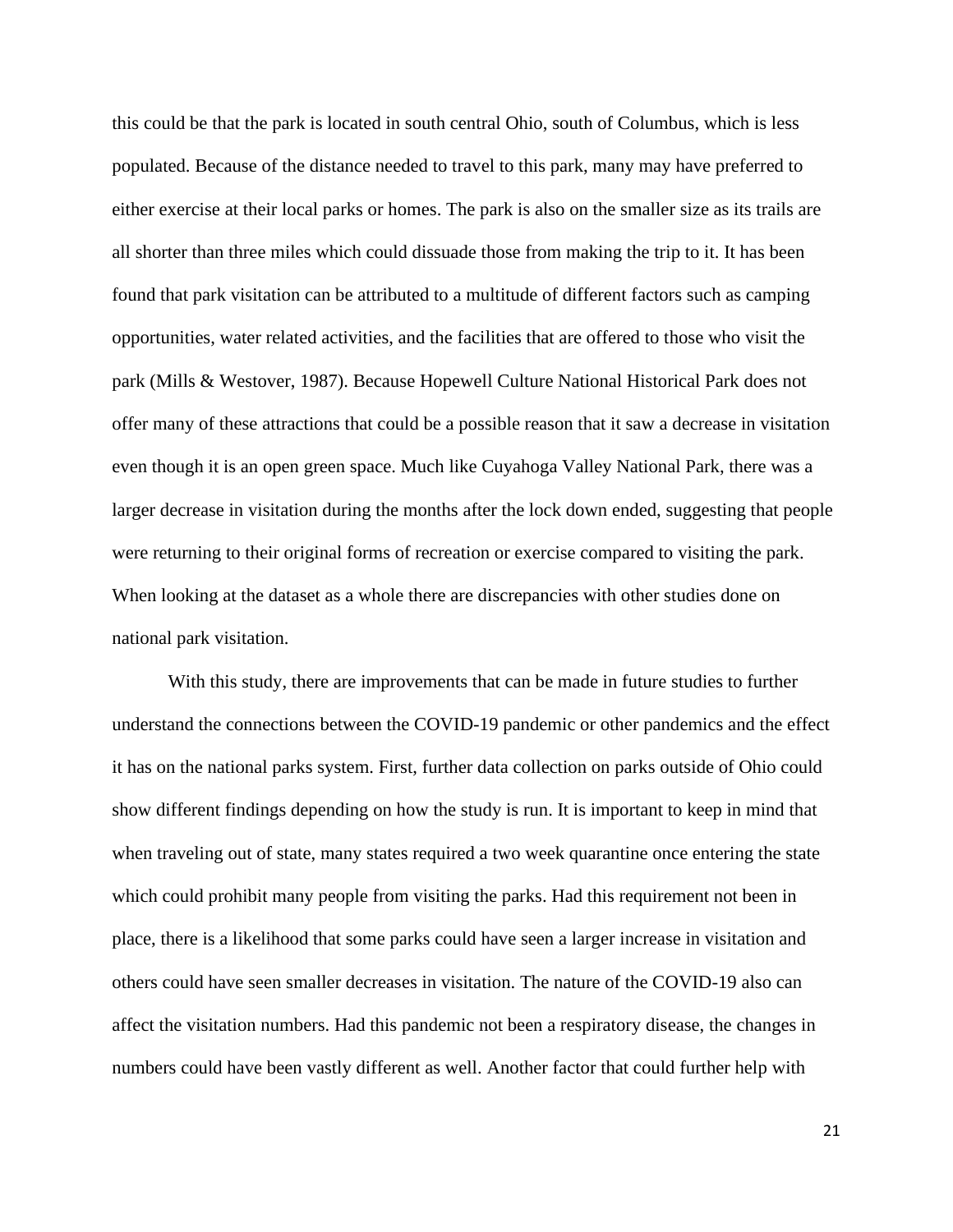understanding why people were reluctant to visit or were visiting national parks, would be to also investigate state and local park visitation data as well. With the addition of Ohio's 75 state parks as well as the many local parks a more complete analysis of how people are utilizing the different levels or parks can be compiled. Along with this data, conducting a post or pre-visit survey for each unique visitor can allow researchers to understand why the parks are being visited. This data can allow researchers to better understand the most important aspects of the park as well as how these aspects can be improved in the case of future pandemics. Another important factor that could add to future studies is the addition of psychological data of those who visit the parks. This can help researchers build a better understanding of the mental effects that the parks also provide as well as build on past studies that have investigated this. Finally, being more selective on park selection could improve overall understanding of the subject. Because national parks can include historical sites such as former presidential residences and important battle sites, looking at the national parks as a whole may be counterproductive in the studies.

In conclusion, the national park visitation statistics have allowed a more in depth view of how the people of Ohio and those who visit Ohio's national parks have responded to the pandemic. Of all the parks in Ohio, Cuyahoga Valley National Park was the only park to see consistent increases in visitation during the pandemic compared to the previous year. This allows us to infer that more people are taking advantage of outdoor green spaces to help them through the social isolation of the COVID-19 pandemic. Also, with the reduction in visitation at parks that do not offer large amounts of open green space assumptions can be made that public health warnings about limiting time spent in enclosed spaces and within close proximity of others are being followed to some extent.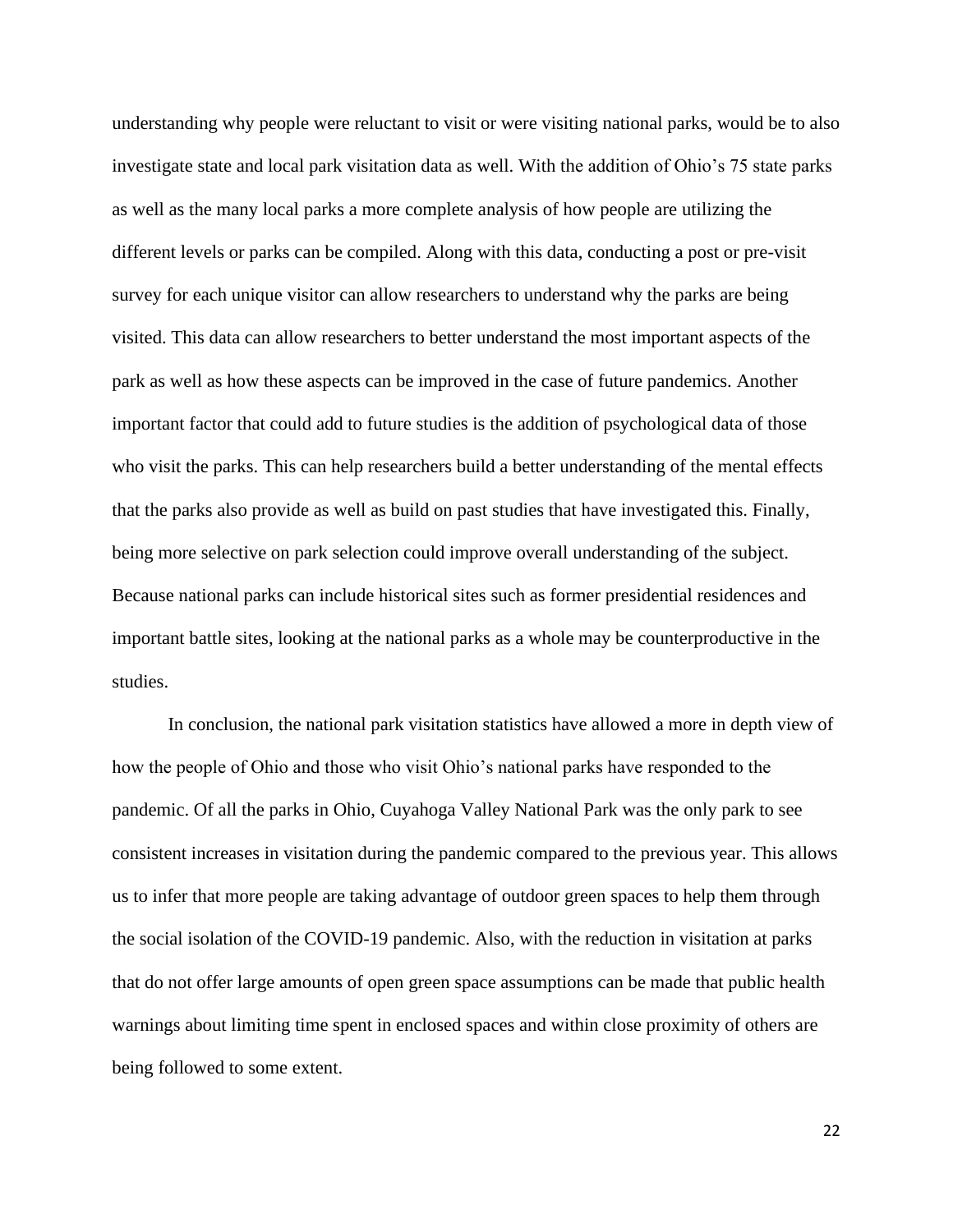#### References

- Andrade, A., Dominski, F. H., Pereira, M. L. Liz, C. M. & Buonanno, G. (2018). Infection risk in gyms during physical exercise. *Environmental Science and Pollution Research*, *25*, 19675-19686, [https://doi.org/10.1007/s11356-018-1822-8](about:blank)
- Brinkman, J. C., Mangum, K. (2020). The geography of travel behavior in the early phase of the COVID-19 pandemic. Working Papers Research Department. Federal Reserve Bank of Philadelphia. [https://doi.org/10.21799/frbp.wp.2020.38](about:blank)
- Budd, K. (2020). *What to know about visiting a national park during the pandemic*. AARP. [https://www.aarp.org/travel/travel-tips/safety/info-2020/national-parks-during](about:blank)coronavirus-outbreak.html
- Bulfone, T. C., Malekinejad, M., Rutherford, G. W., & Razani, N. (2020). Outdoor transmission of SARS-CoV-2 and other respiratory viruses: A systematic review. *The Journal of Infectious Diseases*, *223*(4), 550-561, [https://doi.org/10.1093/infdis/jiaa742](about:blank)
- Center for Disease Control and Prevention (2021) Older Adults. CDC. [https://www.cdc.gov/coronavirus/2019-ncov/need-extra-precautions/older-adults.html](about:blank)
- Cohen, D. A., Mckenzie, T. L., Sehgal, A., Williamson, S., Golinelli, D., & Lurie, N. (2011). Contribution of public parks to physical activity. *American Journal of Public Health*, *97*, 509-514, [https://doi.org/10.2105/AJPH.2005.072447](about:blank)
- Dehui, G., Innes, J. Wu, W., & Wang, G. (2020). Impacts of COVID-19 pandemic on urban park visitation: A global analysis. *Journal of Forestry Research, 32*, 553-567, [https://doi.org/10.1007/s11676-020-01249-w](about:blank)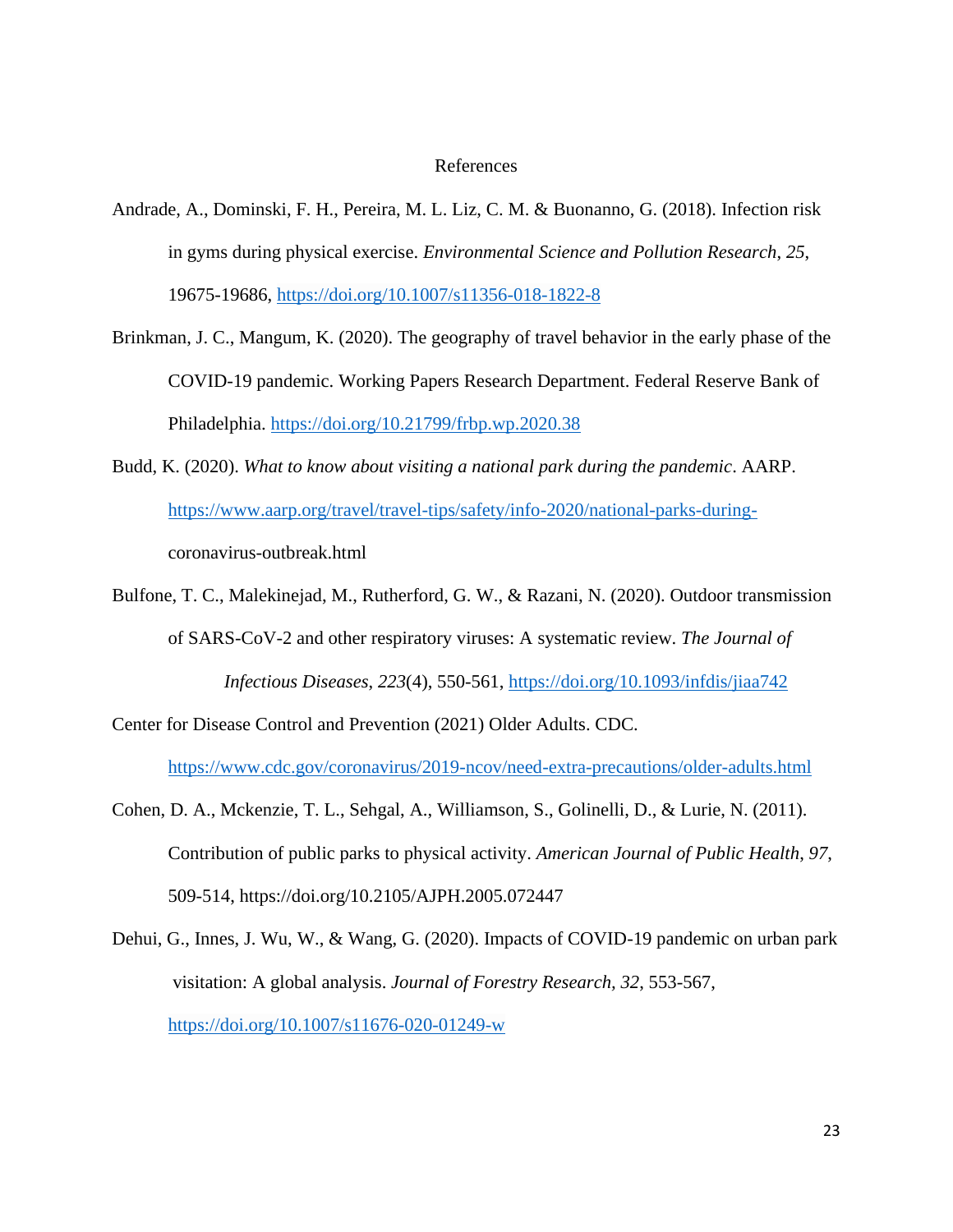- Dunton, G. F., Do, B., & Wang, S. D. (2020). Early effects of the COVID-19 pandemic on physical activity and sedentary behavior in children living in the U.S. *BMC Public Health, 20*(1), 1351, [10.1186/s12889-020-09429-3](about:blank)
- Freeman, S., & Eykelbosh, A. (2020). *COVID-19 and outdoor safety: Considerations for use of outdoor recreational spaces*. National Collaborating Centre for Environmental Health. [https://ncceh.ca/documents/guide/COVID-19-and-outdoor-safety-considerations-use](about:blank)outdoor-recreational-spaces
- Lendacki, F. R., Teran, R. A., Gretsch, S., Fricchione, M. J., & Kerins, J. L. (2021). COVID-19 outbreak among attendees of an exercise facility – Chicago, Illinois, August-September. *MMWR*, [http://dx.doi.org/10.15585/mmwr.mm7009e2](about:blank)
- Mills, A. S.. & Westover, T. N. (1987). Structural differentiation: A determinant of park popularity, *Annals of Tourism Research, 14*(4), 486-498,

[https://doi.org/10.1016/0160-7383\(87\)90066-1](about:blank)

- National Parks Service, (2021). *National park service use statistics*. National Parks Service. [https://irma.nps.gov/STATS/](about:blank)
- National Weather Service, (2021). *National weather service forecast office*. National Weather Service. [https://w2.weather.gov/climate/index.php?wfo=cle](about:blank)
- Nyenhuis, S. M., Greiwe, J., Zeiger, J. S., Nanda, A., & Cooke, A. (2020). Exercise and fitness in the age of social distancing during the COVID-19 pandemic. *The Journal of Allergy and Clinical Immunology. In practice, 8*(7), 2152–2155.

[https://doi.org/10.1016/j.jaip.2020.04.039](about:blank)

Pazhouhanfar, M. (2018). Role of space qualities of urban parks on mood change. *Psychological Studies, 63*(10), [10.1007/s12646-017-0434-6](about:blank)